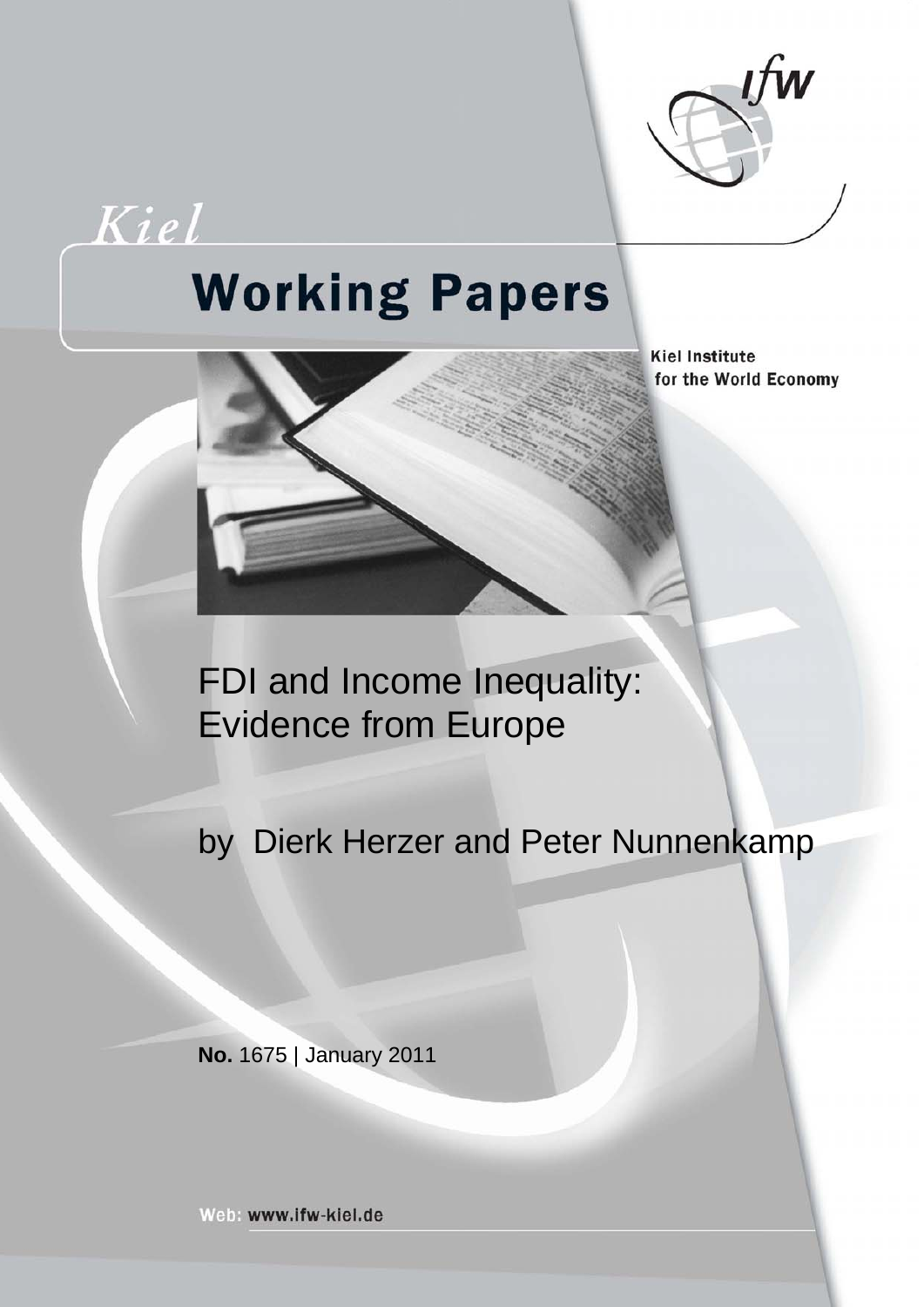Kiel Working Paper No. 1675 | January 2011

# **FDI and Income Inequality: Evidence from Europe**

Dierk Herzer and Peter Nunnenkamp

Abstract:

This paper examines the relationship between foreign direct investment (FDI) and income inequality for a sample of ten European countries over the period 1980 to 2000. Using panel co-integration and causality techniques that are robust to omitted variables, slope heterogeneity, and endogenous regressors, we find that: (1) FDI has a positive short-run effect on income inequality in Europe, (2) the long-run effect of FDI on inequality, however, is negative on average, (3) long-run causality runs in both directions, suggesting that an increase in FDI reduces income inequality and, in turn, higher inequality leads to lower FDI inflows, and (4) there are large differences in the long-run effect of FDI on income inequality, with two countries (Ireland and Spain) exhibiting a positive relationship between FDI and income inequality.

Keywords: FDI, income inequality, panel co-integration, Europe

JEL classification: F21, D31, C23

#### **Dierk Herzer**

Schumpeter School of Business and Economics, University of Wuppertal Gaußstr. 20 42119 Wuppertal Germany Phone: 0049-202-439-3006 Fax: 0049-202-439-3011 E-mail: herzer@wiwi.uni-wuppertal.de

## **Peter Nunnenkamp**

Kiel Institute for the World Economy

Hindenburgufer 66 24105 Kiel Germany Phone: 0049-431-8814-209 Fax: 0049-0431-8814-500 E-mail: peter.nunnenkamp@ifw-kiel.de

*The responsibility for the contents of the working papers rests with the author, not the Institute. Since working papers are of a preliminary nature, it may be useful to contact the author of a particular working paper about results or caveats before referring to, or quoting, a paper. Any comments on working papers should be sent directly to the author. Coverphoto: uni\_com on photocase.com*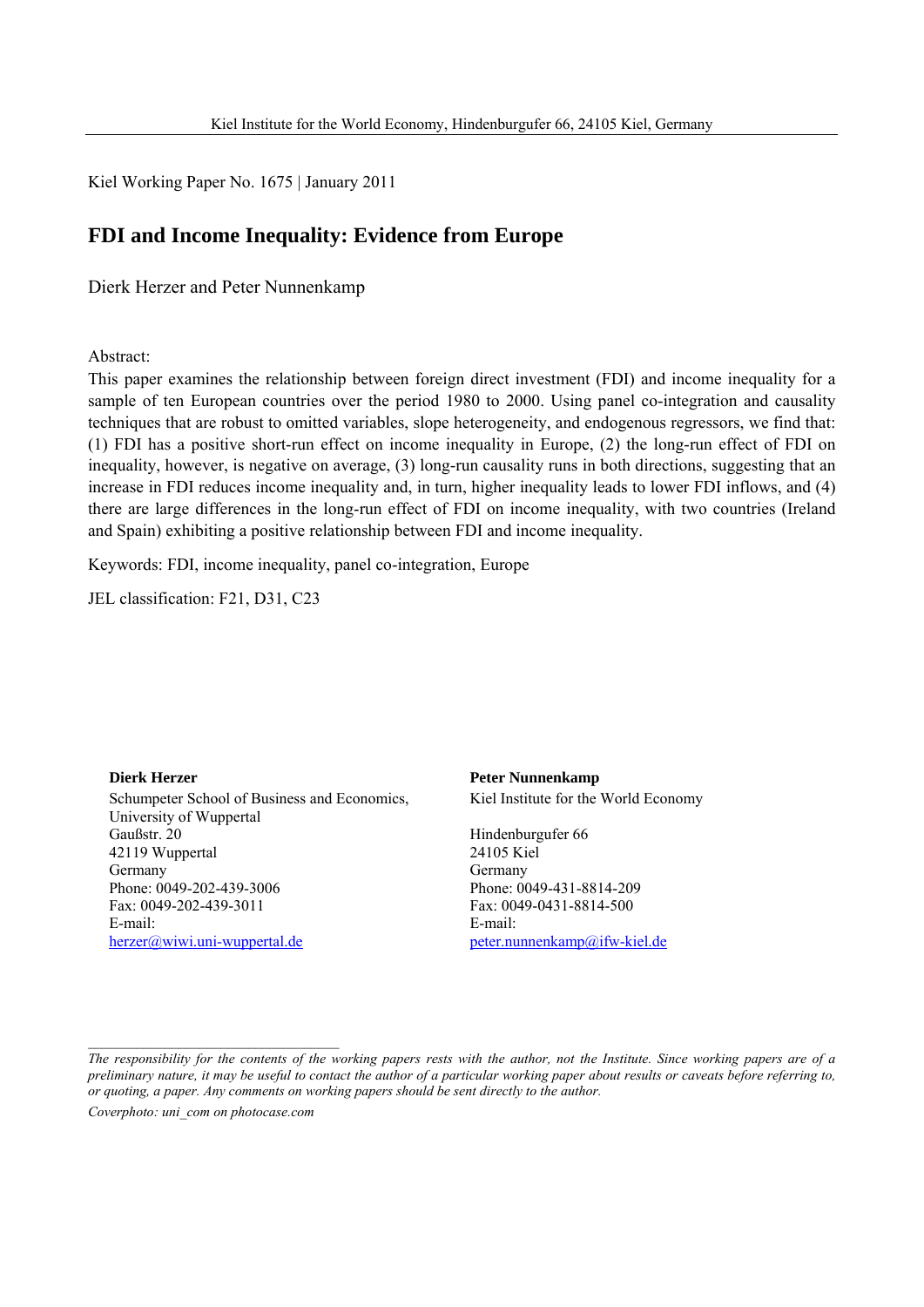#### **1. Introduction**

Foreign direct investment (FDI) is often found to have positive effects on growth and productivity in the host country, but "what is generally neglected is the issue of equality" (Figini and Görg 2006: 1). Evidence on the distributional consequences of inward FDI is particularly scarce in the European context. This is surprising as public concerns about globalisation widening the income gap between rich and poor segments of the population figure prominently in current political and economic discourse in various European countries.

Previous studies focused on the labour market repercussions of outward FDI in the home countries of European companies engaged in international outsourcing and offshoring. Summarising this literature, Geishecker et al. (2008: 169) conclude that international outsourcing leads to a shift in the relative demand for labour, which has "implications for the wage bill as well as the employment prospects of high- versus low-skilled labour." However, "undesirable effects upon the labour market" (Taylor and Driffield 2005: 243) may also result from European countries being the target of FDI by companies based within or outside the region. According to the World Investment Report, Europe accounted for 46 per cent of the worldwide stock of inward FDI in 2009—just slightly less than its share of 53 per cent of outward FDI stocks (UNCTAD 2010).

We argue in Section 2 that the effects of inward FDI on income inequality in European host countries are theoretically ambiguous. Against this background, we explore the relationship between FDI stocks and income inequality for a sample of 10 European countries over the period 1980 to 2000. We employ panel co-integration and causality techniques that are robust to omitted variables, slope heterogeneity, and endogenous regressors (Section 3). Our results reported in Section 4 reveal that inward FDI reduces income inequality, though only in the longer run and not necessarily in less advanced host countries such as Ireland and Spain. At the same time, less unequal host countries attract more FDI.

#### **2. Theoretical background and related empirical literature**

The European host countries in our sample differ considerably in their overall level of economic development. The sample includes Malta, Spain, and Ireland, with an average per-capita income in the range of 3,400-5,200 US\$ in 1980 (i.e., at the beginning of our period of observation) as well as Germany, the Netherlands, Norway, and Sweden, with a per-capita income in the range of 10,800 and 14,000 US\$ (see also Section 3). Arguably, the distributional consequences of FDI from relatively rich source countries (within and outside the sample) in the poorer host countries in the sample may be similar to those predicted by North-South models, such as Feenstra and Hanson's (1997). Accordingly, the availability of relatively cheap labour in the poorer host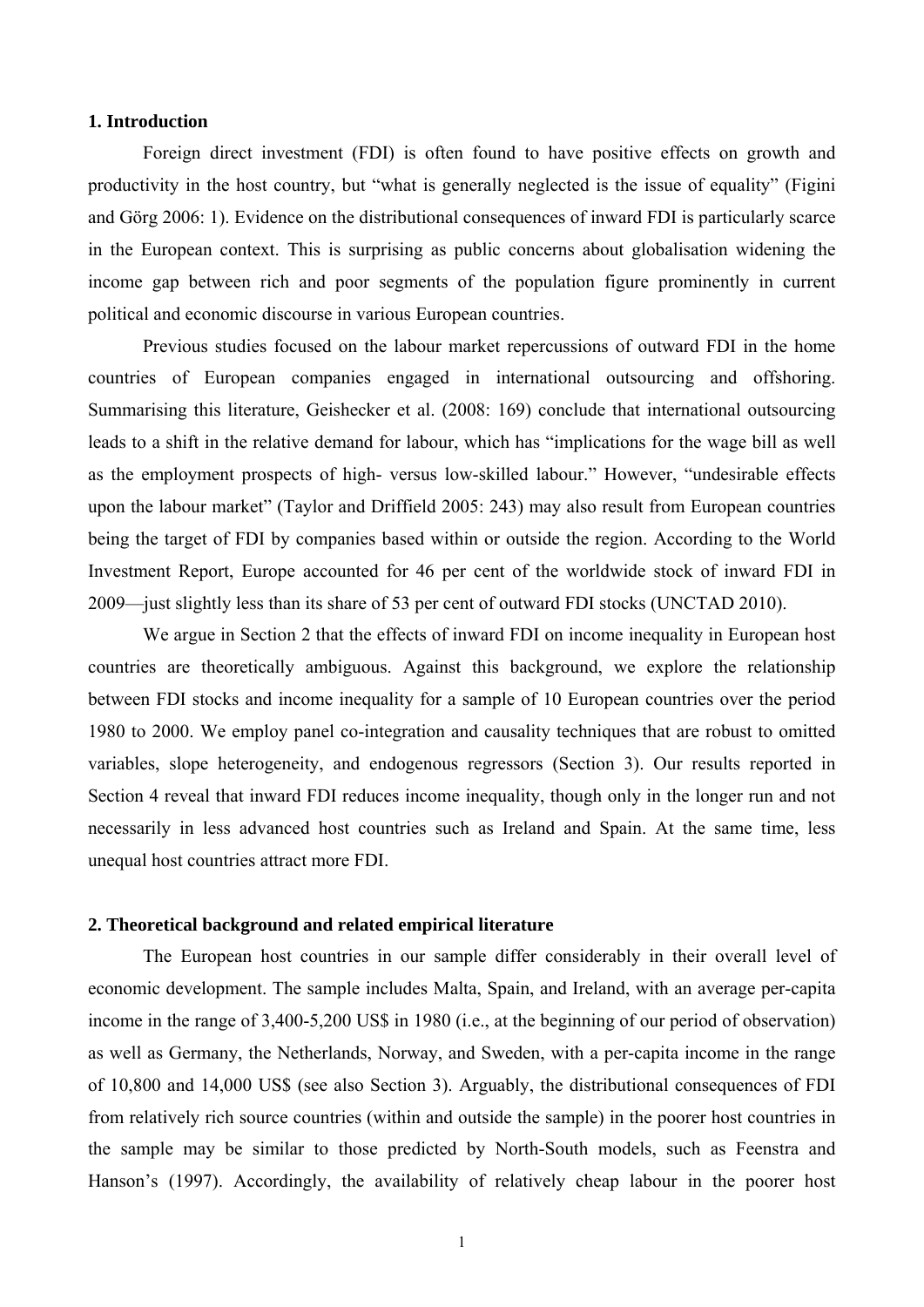countries may encourage firms based in the richer source countries to undertake cost-oriented, vertical FDI by offshoring labour-intensive parts of the production process. This type of FDI may increase the skill premium not only in the richer source country, but also in the poorer host country. This could happen when offshoring involves activities that are relatively skilled-labour intensive in the host country, even though they are relatively unskilled-labour intensive in the source country.

Several empirical studies support the hypothesis derived from endowment-driven North-South models, according to which FDI is associated with greater inequality by raising the skill premium in poorer host countries. The case of Mexico has received particular attention (Aitken et al. 1996; Feenstra and Hanson 1997; Hanson 2003). Additionally, FDI has benefited skilled workers more than unskilled workers in other emerging economies, including Indonesia (Lipsey and Sjöholm 2004) and Korea (Mah 2002). Cross-country studies covering a varying number of developing countries produced more ambiguous findings (e.g., Tsai 1995; Sylwester 2005; Choi 2006).

North-South FDI models are less useful for analysing the distributional consequences of FDI in the richer host countries in our sample; vertical FDI in these models tends to result from large wage differentials between the source and the host country. However, the argument of Markusen (1995), that advanced countries with similar relative factor endowments host the bulk of FDI, applies in the European context, too. For instance, just five EU countries accounted for two thirds of total inward FDI stocks in the EU in 2000, even though their average per-capita income varied by less than 10 per cent at that time  $(UNCTAD 2010).$ <sup>1</sup> Markusen (1995) posits that advanced countries attract mainly market-oriented, horizontal types of FDI. Blonigen and Slaughter argue that "it is quite difficult to assess theoretically whether and how this [type of] inward FDI should affect wages."

The relevant theoretical literature departs from the observation that multinational enterprises (MNEs) possess firm-specific assets, such as technological knowledge and management skills, granting them a productivity advantage over domestic firms. MNEs can then be regarded as vehicles for transferring new technologies, know-how, and ideas to the host country, acting "as 'role models' for indigenous firms" (Figini and Görg 1999: 596). Yet, recent MNE models make different predictions on the distributional effects of FDI in advanced countries. Assuming that the operations of MNEs are more skill intensive than the operations of domestic firms, MNEs could lead to greater income inequality by increasing the demand for skilled labour (see, e.g., Taylor and Driffield 2005).

<sup>&</sup>lt;sup>1</sup> Belgium, France, Germany, the Netherlands, and the United Kingdom.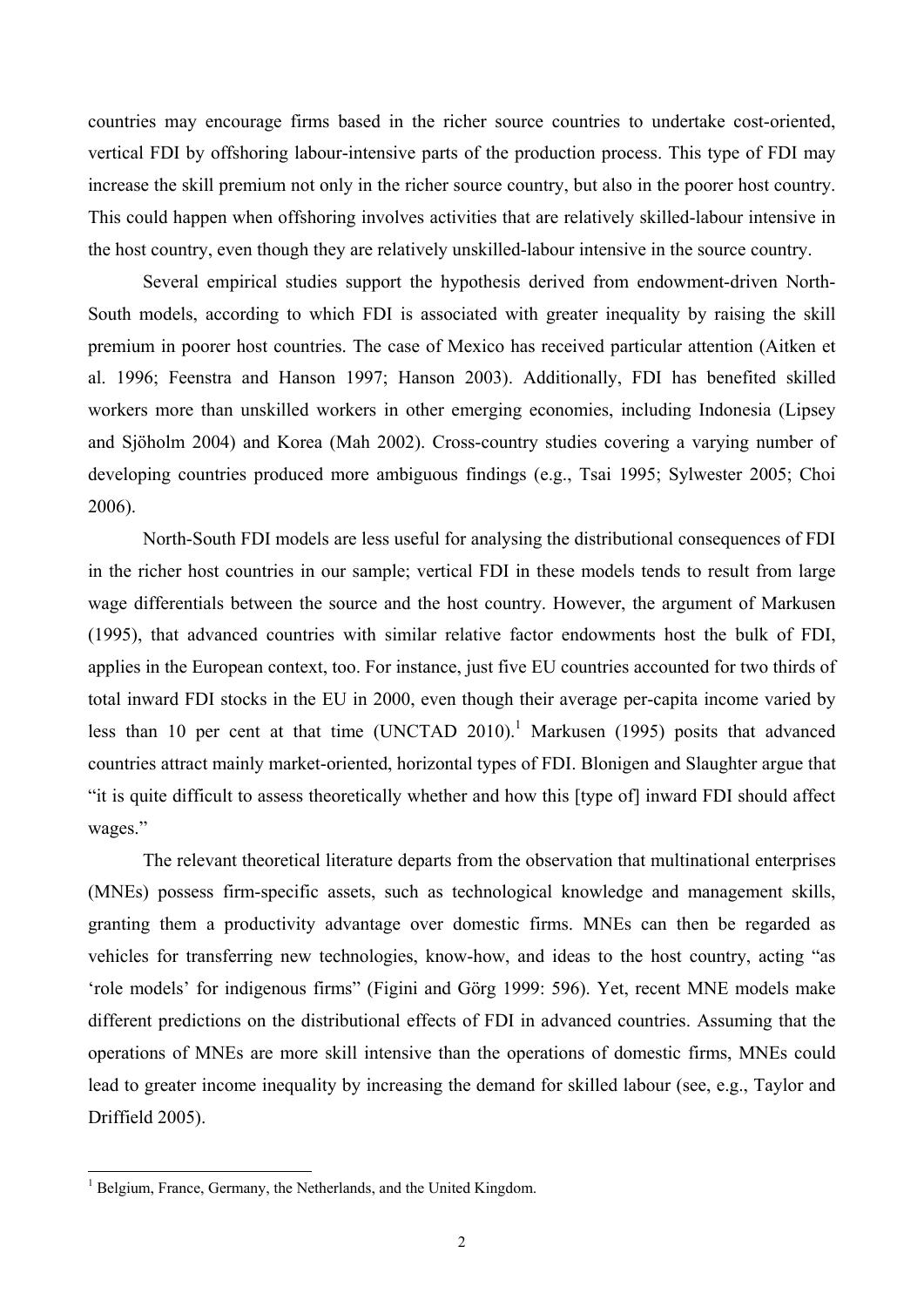The opposite conclusion, that FDI results in less inequality, can be reached, however, when refining the ranking of skill intensities at the firm and plant level. Markusen and Venables (1997) consider headquarter (HQ) services to be more skill intensive than plant operations. It has also to be taken into account that advanced countries are typically host, as well as home, to (foreign and, respectively, domestic) MNEs. Under such conditions, the establishment of foreign plant operations through FDI may reduce the relative demand for skilled labour in the host country. This is most likely to happen where foreign plant operations are considerably less skill intensive than the HQ services supplied from the foreign MNEs' home base, and where the HQ services of various domestic MNEs have traditionally shaped the demand for skilled labour. The United States spring to mind as a case in point (Blonigen and Slaughter 2001), but advanced European countries are also likely to fit into this reasoning.

Theoretical predictions on the distributional effects of FDI in advanced host countries become still more complex when accounting for learning and skill upgrading in the "transition to a new technological paradigm" (Aghion and Howitt 1998: 262). While domestic firms may benefit from FDI-induced spillovers, their absorption of new technologies may increase inequality in the short run and reduce inequality in the longer run. Aghion and Howitt (1998, chapter 8) model such a transition by explicitly referring to the Kuznets inverted-U hypothesis of rising and then falling inequality. Accordingly, the skill premium increases as long as learning efforts result in a high demand for skills that are in short supply. Subsequently, wage inequality declines to the extent that the supply of the required skills improves and firms have managed the transition to the new technological paradigm.

Empirical studies addressing these theoretical predictions are still few. Some countryspecific analyses report ambiguous findings. For the United States, Blonigen and Slaughter (2001) do not find any evidence that inward FDI contributed to skill upgrading in manufacturing industries until the mid-1990s. Chintrakarn et al. (2011) perform panel co-integration analysis across the US states; FDI at the state level reduced income inequality during the period 1977 to 2001, on average, but the effects proved to be heterogeneous. By contrast, Taylor and Driffield (2005) show for the United Kingdom that FDI had a positive impact on wage inequality within industries. According to Figini and Görg (1999), the Irish case reveals an inverted U-shaped pattern, with FDI first increasing and then later reducing inequality.

In addition to country-specific studies, some indications exist that the distributional effects of FDI differ between advanced and developing host countries. Gopinath and Chen (2003) analyse time-series data on FDI and wages for 15 advanced and 11 developing countries. Inward FDI is associated with higher labour shares in GNP in both sub-samples, but F tests reveal that FDI effects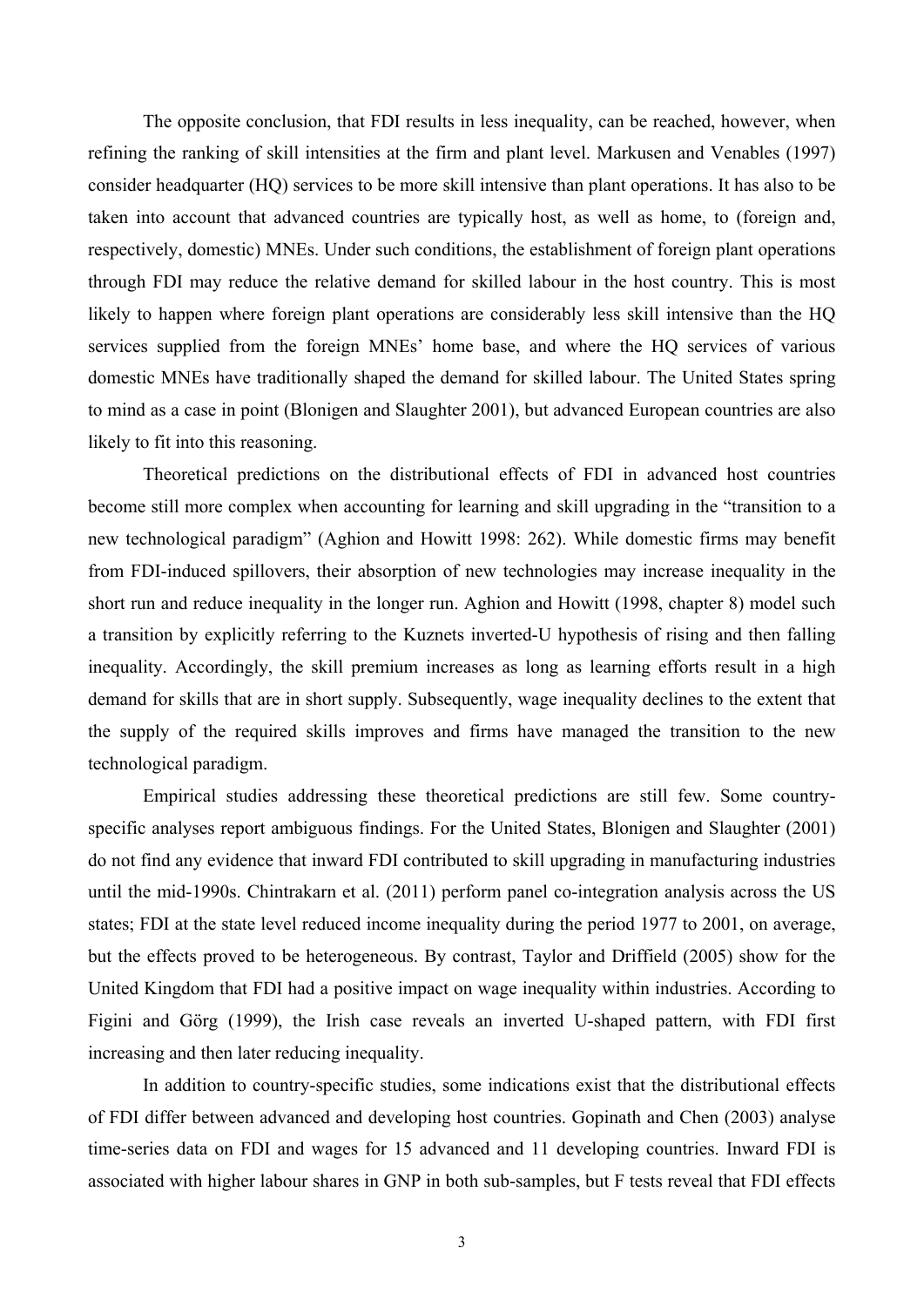differ significantly between advanced and developing host countries. These authors also report some evidence that FDI increases the wage gap between skilled and unskilled workers in developing countries. However, they do not address the wage gap in advanced host countries. Similarly, Figini and Görg (2006) find that wage inequality increases with FDI in developing host countries, though this effect diminishes with further increases in FDI. By contrast, inequality decreases with FDI in advanced host countries.

While focusing on relatively advanced European host countries, the varying level of economic development within our sample offers more insights into the heterogeneity of FDI effects on income inequality. Furthermore, the subsequent analysis helps overcome several shortcomings of almost all previous studies. With the exception of Chintrakarn et al. (2011), earlier analyses are typically restricted to wage disparity within the manufacturing sector. Including FDI in services is warranted, and not only because it is quantitatively important; its distributional effects may also differ from those of FDI in manufacturing, as vertical FDI is more likely to exist in manufacturing than in services. Finally, as stressed by Lindert and Williamson (2001) and Basu and Guariglia (2007), wage inequality provides an incomplete picture of income inequality.

#### **3. Empirical model and data**

The analysis will examine the relationship between FDI and income inequality in Europe. This section presents the basic empirical model, discusses some empirical issues, and describes the data.

#### *3.1. Empirical specification and econometric issues*

Following Chintrakarn et al. (2011), we assume that the correct specification of the long-run relationship between income inequality and FDI is given by a bivariate model of the form

$$
Inequality_{it} = a_i + \delta_i t + b(FDI/GDP)_{it} + \varepsilon_{it},
$$
\n<sup>(1)</sup>

where  $i = 1, 2, ..., N$  is the country index,  $t = 1, 2, ..., T$  is the time index, *Inequality<sub>it</sub>* stands for the estimated household income inequality (EHII) in Gini format (measured on a 0 to 100 scale), and  $(FDI/GDP)$ <sub>it</sub> represents the percentage share of FDI in GDP. As in Figini and Görg (2006) and Chintrakarn et al. (2011), we use FDI stocks, rather than FDI flows. Stocks should capture long-run effects more effectively than annual FDI flows, which fluctuate considerably. The coefficient *b* represents the long-run effect of FDI on inequality. The *ai* and *δit* are, respectively, country-specific fixed effects and country-specific deterministic time trends, capturing any country-specific omitted factors that are relatively stable or which evolve smoothly over time.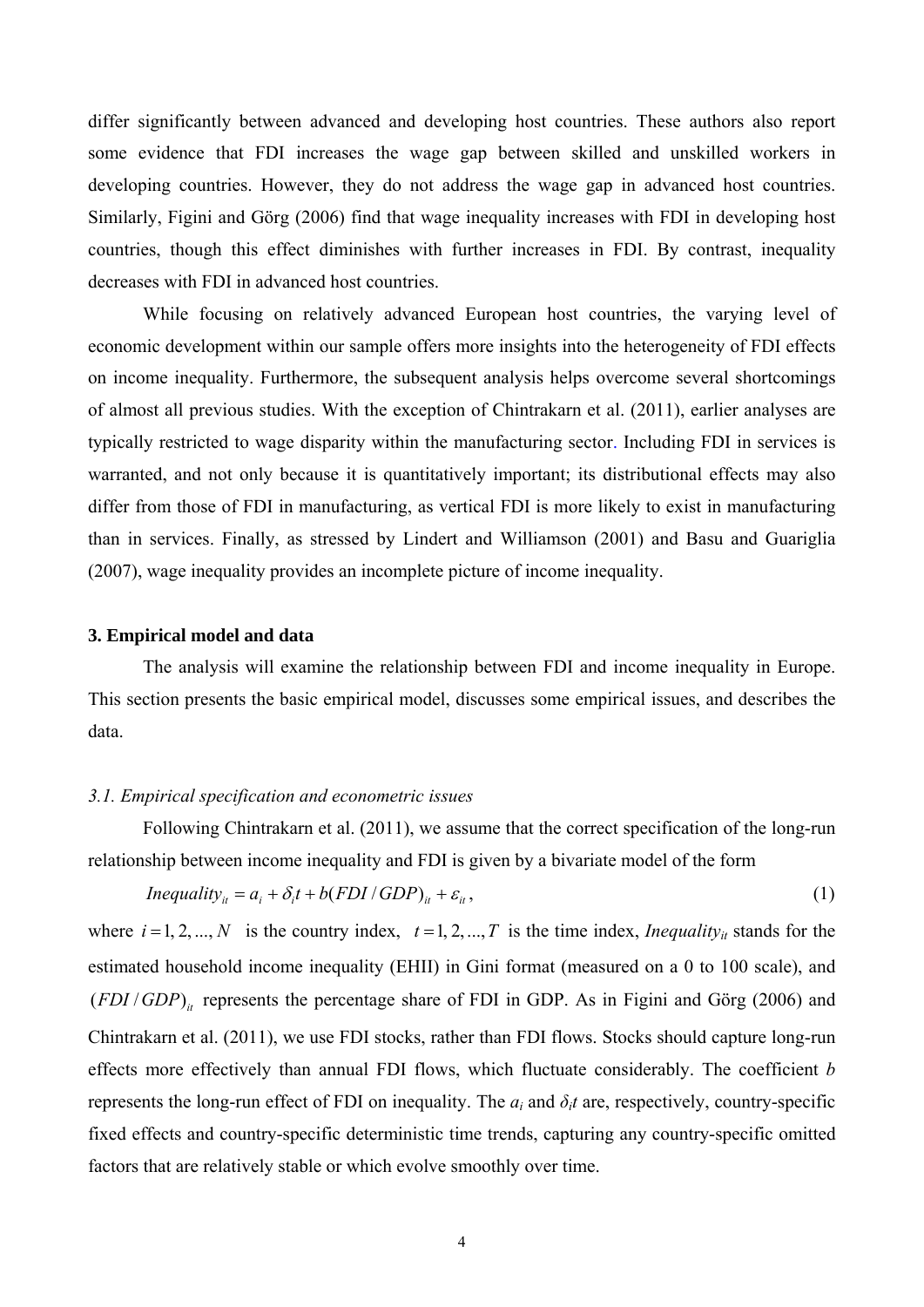An important feature of Equation (1) is the assumption that, in the long-run, permanent changes in the FDI-to-GDP ratio are associated with permanent changes in the inequality index. Empirically, this implies that both the individual time series for the EHII Gini coefficient and FDI (relative to GDP) must exhibit unit-root behaviour, and that *Inequality<sub>it</sub>* must be co-integrated with  $(FDI/GDP)_{it}$ <sup>2</sup> A regression consisting of co-integrated variables has a stationary error term,  $\varepsilon_{it}$ , implying that no relevant integrated variables are omitted; any omitted non-stationary variable that is part of the co-integrating relationship would enter the error term, thereby producing nonstationary residuals and a failure to detect co-integration. If there is co-integration between a set of variables, this same stationary relationship also exists in extended variable space. Thus, an important implication of finding co-integration is that no relevant integrated variables in the cointegrating vector are omitted. Co-integration estimators are therefore robust (under co-integration) to the omission of variables that do not form part of the co-integrating relationship. This justifies a reduced-form model such as Equation (1) (if co-integrated).

Another assumption inherent in Equation (1) is that inequality is endogenous in the sense that, in the long run, changes in FDI cause changes in income inequality. However, although the existence of co-integration implies long-run Granger causality in at least one direction, causality may also run from inequality to FDI. For example, growing income inequality may reflect a decline in the real wages of less-skilled workers. Under such conditions, multinationals may undertake vertical FDI and locate their low-skilled activities in countries with a higher level of inequality in order to take advantage of lower wages. On the other hand, foreign investors may shy away from countries with greater levels of income inequality, fearing social conflict and political instability. Horizontal FDI may also be discouraged to the extent that greater inequality implies limited effective demand because of a shrinking middle class. It follows that greater inequality could be the cause of increased or reduced FDI activity. The empirical implication is that, in addition to examining the time-series properties of the variables and testing whether the variables are cointegrated, it is also important to deal with this potential endogeneity problem and to investigate the direction of causality.

 $\overline{a}$ 

 $2$  Strictly speaking, of course, the stochastic process for Gini coefficients cannot be a pure unit-root process. Gini inequality measures are bounded, but we know that a unit-root process will cross any finite bound with probability 1. Nevertheless, as argued by Jones (1995), it may be the case that in the relevant range, such variables are well characterised by a unit-root process. Specifically, if the determining factors of Gini coefficients, such as tastes, time preferences, and government policies, change over time, we observe Gini coefficient series with permanent movements that can be well approximated by a unit-root process. For example, the individual country unit-root tests used by Guest and Swift (2008) suggest that the Gini coefficients for all countries in their study (UK, USA, Australia, Japan, and Sweden) are I(1). Thus, it may well be that inequality measures and FDI-to-GDP ratios are integrated and co-integrated, as the results by Chintrakarn et al. (2011) for the United States suggest.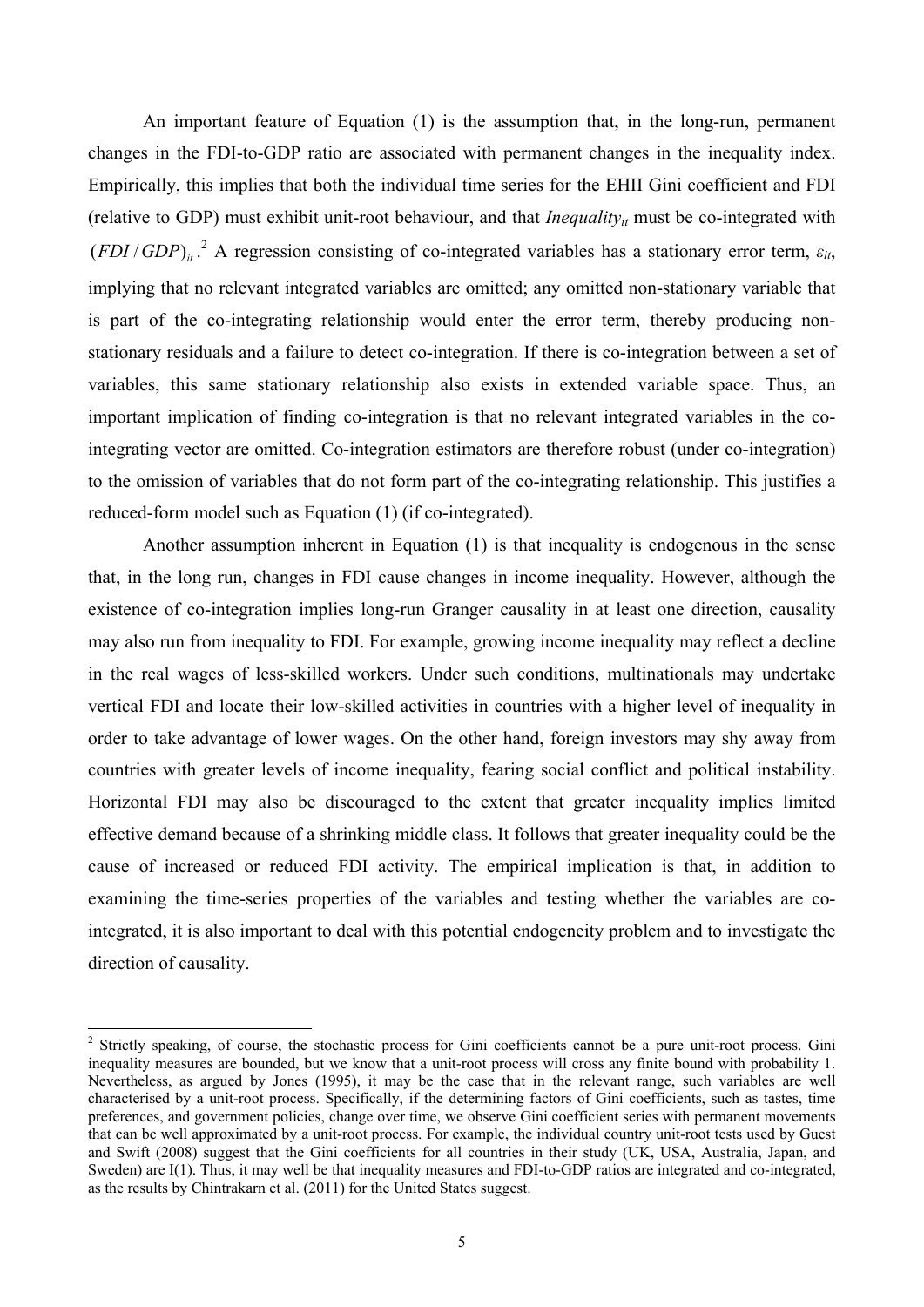Cross-country heterogeneity represents a further econometric issue to be addressed. As discussed in Section 2, theoretical arguments suggest that the effect of FDI on inequality may be highly heterogeneous across countries. Moreover, individual country studies tend to find different results across regions; the study by Chintrakarn et al. (2011), in particular, suggests that the inequality effects of FDI are not constant across the US states. Given that traditional homogeneous panel estimators produce inconsistent and potentially misleading point estimates of the sample mean of the co-integrating vectors when the true slope coefficients are heterogeneous (see, e.g., Pesaran and Smith 1995), we use heterogeneous panel estimators based on the mean group approach. This also allows us to explicitly analyse the potential heterogeneity in the effects of FDI across countries.

A final empirical issue is the potential non-linearity in the relationship between FDI and inequality. As discussed above, the model of Aghion and Howitt (1998) predicts that wage dispersion first increases after the introduction of new technologies and then decreases (due to learning processes). This implies that the effect of FDI on inequality may differ, not only from country to country, but also over time. More specifically, one might expect that the long-run effect differs significantly from the short-run effect. In our analysis, we therefore attempt to provide insight into the dynamics of FDI over time by examining both the long-run and short-run effects of FDI on income inequality.

#### *3.2. Data and descriptive statistics*

We now briefly describe the data. The data on  $(FDI/GDP)_{it}$  come from UNCTAD's FDI database (available at http://www.unctad.org/templates/Page.asp?IntItemID=3277&lang=1). The EHII data are taken from the University of Texas Inequality Project (available at http://utip.gov.utexas.edu/data.html). The major advantage of the EHII source is that the data are fully comparable across space and time. The EHII data set combines information from the United Nations Industrial Development Organization (UNIDO) with information from the Deininger and Squire data set; it also uses other relevant information, such as the ratio of manufacturing employment to total population, the degree of urbanisation, and population growth.<sup>3</sup>

<sup>&</sup>lt;sup>3</sup> See Galbraith (2009) for a detailed discussion of the data set and its construction.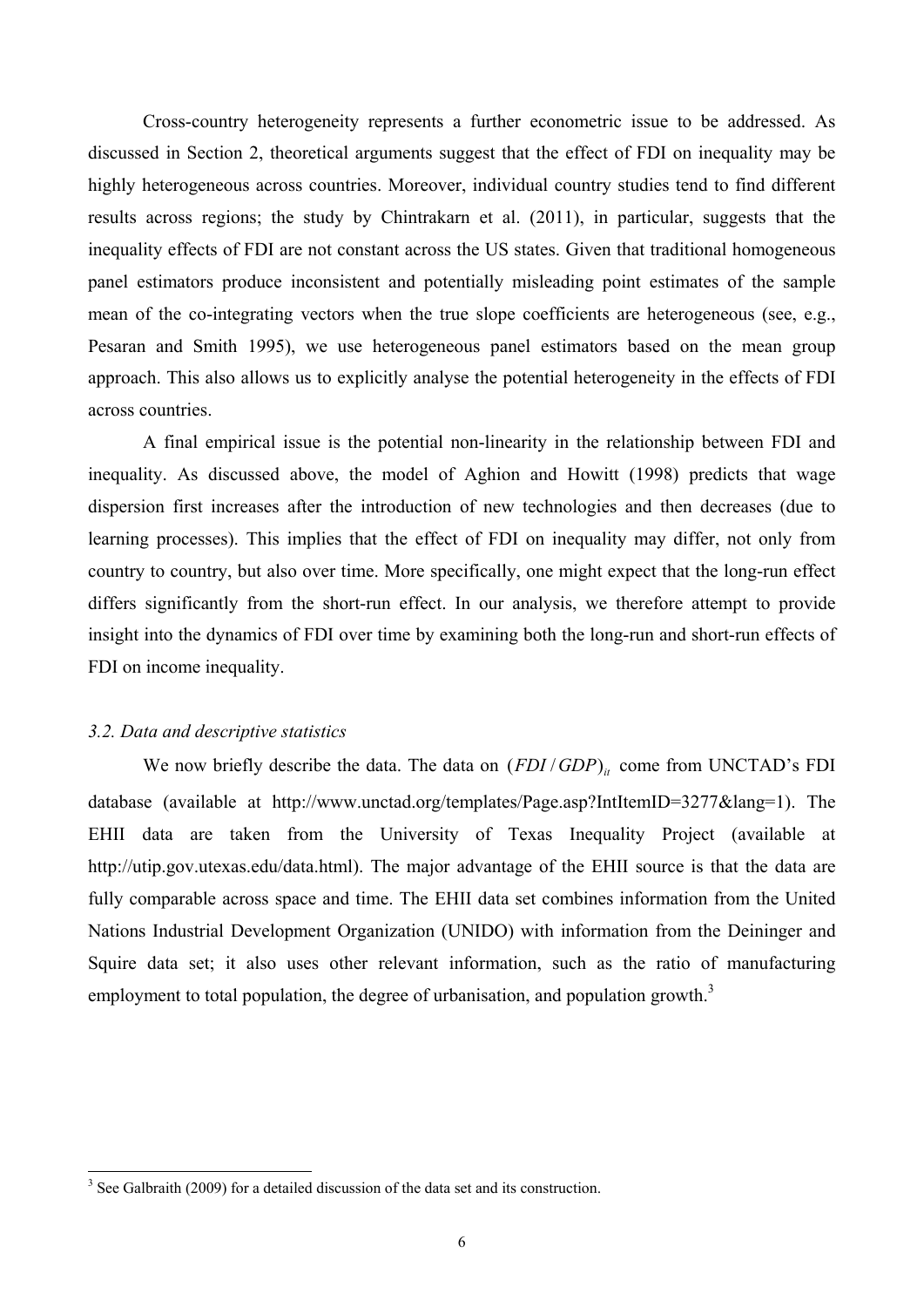Table 1

Countries and country summary statistics

| Country            | Average of <i>Inequality</i> $_{it}$ | Average of $(FDI/GDP)_{it}$ |
|--------------------|--------------------------------------|-----------------------------|
| Finland            | 31.72                                | 5.37                        |
| Germany            | 33.51                                | 6.34                        |
| Ireland            | 39.58                                | 112.57                      |
| Italy              | 35.30                                | 5.03                        |
| Malta              | 33.78                                | 23.91                       |
| <b>Netherlands</b> | 33.02                                | 24.47                       |
| Norway             | 33.00                                | 12.63                       |
| Spain              | 37.13                                | 12.22                       |
| Sweden             | 27.71                                | 9.61                        |
| United Kingdom     | 32.40                                | 17.28                       |

The identification and estimation of co-integrating relationships requires the use of data over a sufficiently long period of time. Panel co-integration methods can be implemented with shorter data spans than their time-series counterparts due to exploitation of both the time-series and crosssectional dimensions of the data. Consequently, a period of about 20 observations should be long enough in the present panel context. We include all countries for which continuous data are available over the period from 1980 to 2000 (21 years), resulting in a balanced panel of 210 observations on 10 countries.

Table 1 lists the countries along with the average values for *Inequality<sub>it</sub>* and  $(FDI/GDP)_{it}$ over the period of observation. Ireland is the country with the highest inequality, followed by Spain and Italy, while Sweden ranks at the bottom of the inequality scale. Ireland also heads the list of FDI recipients (relative to GDP), followed by the Netherlands and Malta. The countries with the lowest FDI-to-GDP ratios are Germany, Finland, and Italy.

#### **4. Empirical analysis**

The pre-tests for unit roots and co-integration are reported in the Appendix. They suggest that the variables are non-stationary and co-integrated, as assumed in Equation (1). In this section, we provide estimates of the co-integrating relationship between FDI and income inequality. We also investigate the direction of causality between the two variables, explore the short-run dynamics of the relationship, and examine the degree of heterogeneity in the effects of FDI on income inequality across countries.

#### *4.1. Long-run relationship*

We estimate the long-run effect of FDI on income inequality using the between-dimension group-mean panel DOLS estimator that Pedroni (2001) argues has a number of advantages over the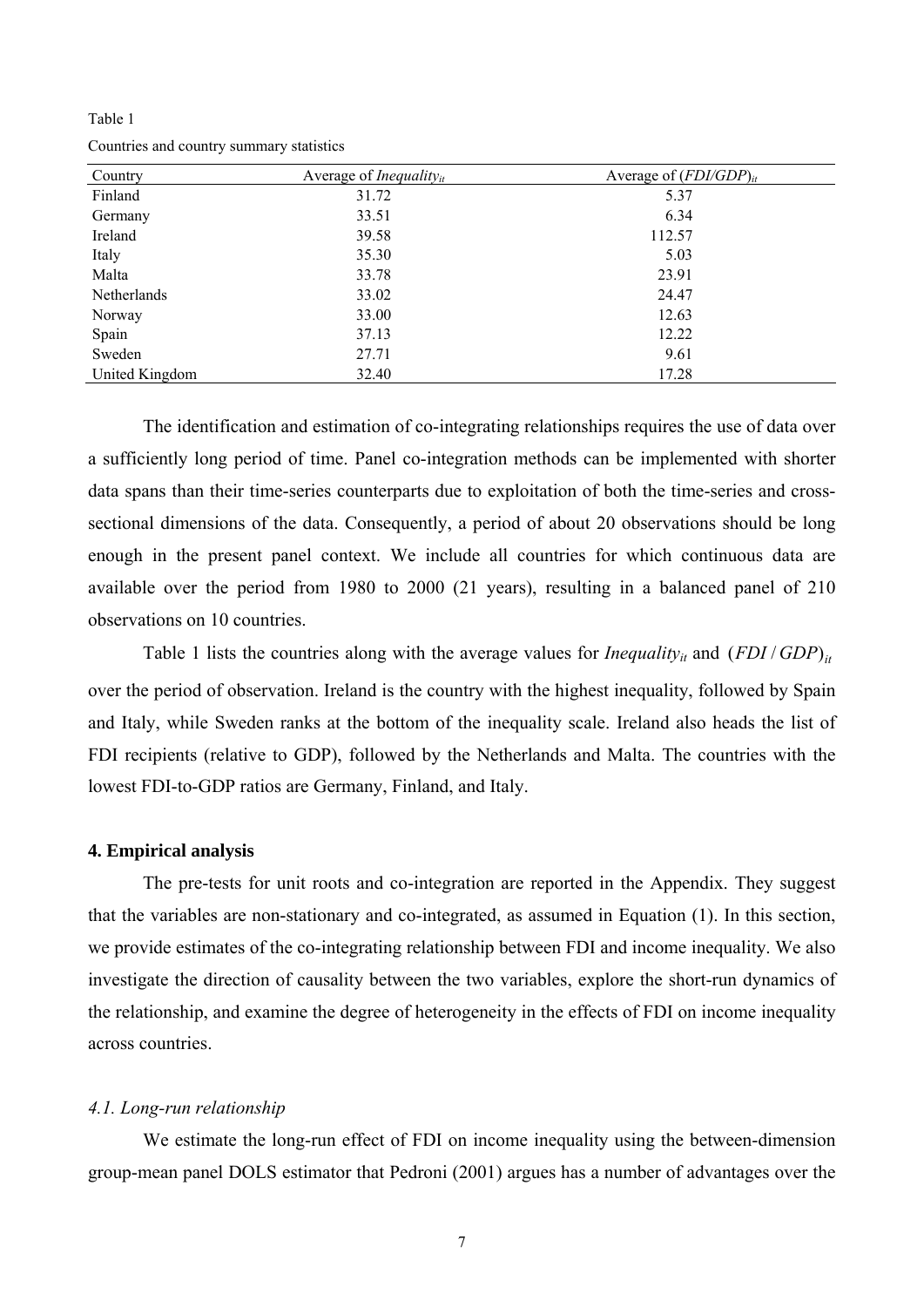within-dimension approach. First, it allows for greater flexibility in the presence of heterogeneous co-integrating vectors, whereas under the within-dimension approach, the co-integrating vectors are constrained to being the same for each country. This is an important advantage for applications such as the present one, as the effect of FDI on income inequality cannot reasonably be assumed to be the same across countries. Another advantage of the between-dimension estimators is that the point estimates provide a more useful interpretation in the case of heterogeneous co-integrating vectors; they can be interpreted as the mean value of the co-integrating vectors, which is not appropriate for the within estimators. Finally, the between-dimension estimators suffer from much lower smallsample-size distortions than is the case with the within-dimension estimators.

The DOLS regression is given by

*Inequality<sub>it</sub>* = 
$$
a_i + \delta_i t + b_i (FDI / GDP)_{it} + \sum_{j=-p_i}^{p_i} \Phi_{ij} \Delta (FDI / GDP)_{it-j} + \varepsilon_{it}
$$
, (2)

where Φ*ij* are coefficients of lead and lag differences, which account for possible serial correlation and endogeneity of the regressor(s), thus yielding unbiased estimates. Thus, an important feature of the DOLS procedure is that it generates unbiased estimates for variables that co-integrate, even with endogenous regressors. In addition, the DOLS estimator is superconsistent under co-integration, and it is also robust to the omission of variables that do not form part of the co-integrating relationship.

From regression (2), the group-mean DOLS estimator for *b* is constructed as

$$
\hat{b} = \left[ N^{-1} \sum_{i=1}^{N} \left( \sum_{t=1}^{T} z_{it} z_{it}^{\mathbf{r}} \right)^{-1} \left( \sum_{t=1}^{T} z_{it} \widetilde{s}_{it}^{\mathbf{r}} \right) \right],
$$
\n(3)

where  $z_{it}$  is the  $2(K+1)\times 1$  vector of regressors  $z_{it} = [(FDI/GDP)_{it} - (FDI/GDP)_{it}]$  $\Delta(FDI/GDP)_{it-K}$ , ...,  $\Delta(FDI/GDP)_{it+K}$ ],  $\tilde{s}_i = s_{it} - \bar{s}_i$ , and the subscript 1 outside the brackets indicates that only the first element of the vector is taken to obtain the pooled slope coefficient. Because the expression following the summation over the *i* is identical to the conventional timeseries DOLS estimator, the between-dimension estimator for *b* is calculated as

$$
\hat{b} = N^{-1} \sum_{i=1}^{N} \hat{b}_i , \qquad (4)
$$

where  $\hat{b}_i$  is the conventional DOLS estimator applied to the *i*th country of the panel and  $t_{\hat{b}} = N^{-1/2} \sum_{i=1}^{N} t_{\hat{b}_i}$  is the associated *t* statistic. As found by Stock and Watson (1993), this estimator performs well in short time series compared to other co-integration estimators such as the maximum likelihood estimator of Johansen (1988), or the fully modified ordinary least squares (FMOLS) estimator of Phillips and Hansen (1990).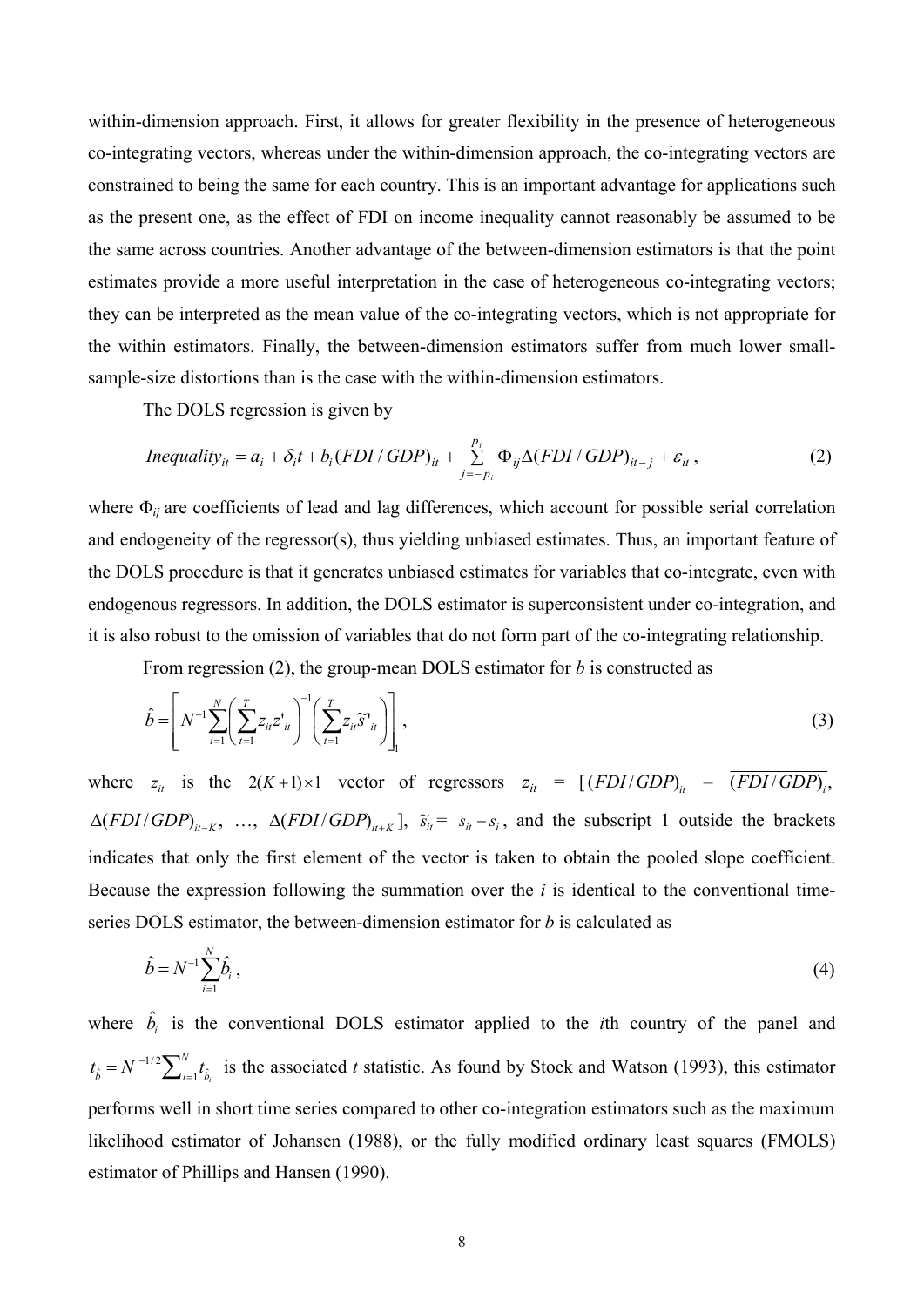The DOLS group-mean estimate of the long-run relationship is as follows (*t* statistics in parentheses; \*\* and (\*) denote significance at the  $1\%$  (5%) level):<sup>4</sup>

(103.59) (12.79) ( 3.31) 31.604\*\* 0.261\*\* 0.132\*\*( / ) − *it* = + − *FDI GDP it Inequality t* . (5)

The coefficient on FDI is highly significant and negative, suggesting that FDI reduces income inequality in European host countries (on average) in the long run. This result is consistent with the findings of Chintrakarn et al. (2011) for the US states and supports the notion that the effects of FDI on inequality in advanced countries tend to differ from those in developing countries.

Given the small number of countries in our sample, we need to ensure that the negative average effect on inequality is not due to outliers. To this end, we re-estimate the DOLS regression, excluding one country at a time from the sample. The sequentially estimated coefficients and their *t* statistics are presented in Figure 1. They fluctuate between  $-0.29$  (due to the exclusion of Spain)<sup>5</sup> and -0.08 and are always significant at least at the 5-per-cent level, suggesting that the negative effect of FDI on income inequality is not the result of possible outliers.

Figure 1

 $\overline{a}$ 

DOLS estimation with single country excluded from the sample



#### *4.2. Short-run and long-run causality*

We are interested in detecting the direction of long-run causality, even though estimation by DOLS does not require the regressor(s) to be exogenous (and co-integration implies long-run Granger causality in at least one direction). Specifically, the arguments in Section 3.1 suggest that causality may run in both directions, that is, not only from FDI to inequality but also from

<sup>&</sup>lt;sup>4</sup> The number of leads and lags in the individual DOLS regressions was determined by the Schwarz criterion with a maximum of two lags.

<sup>&</sup>lt;sup>5</sup> The individual country DOLS estimates are presented in Table 3.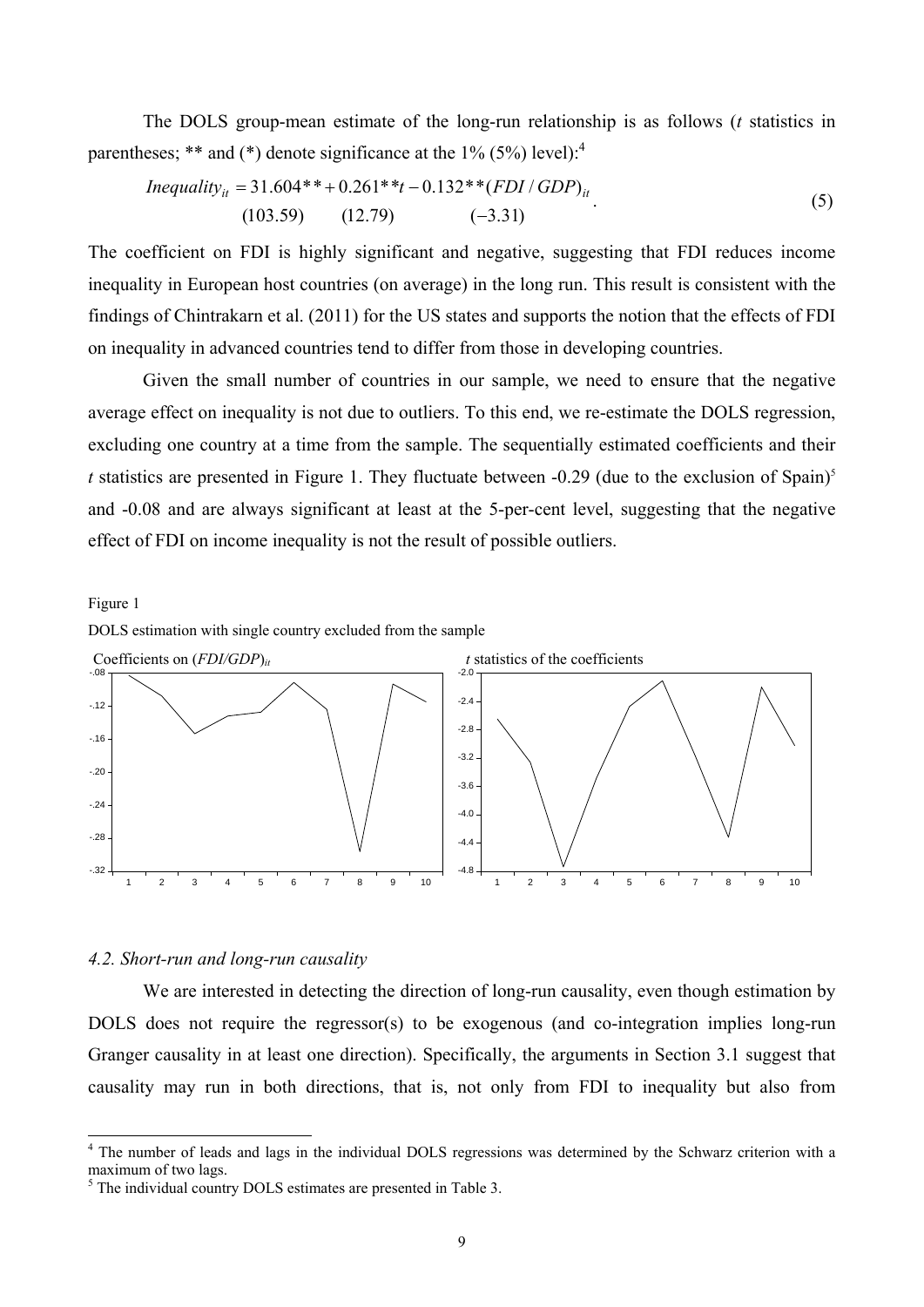inequality to FDI. To test the direction of long-run causality and to examine the short-run dynamics between the variables, we enter the residuals from the individual DOLS long-run relations,

$$
ec_{it} = Inequality_{it} - [\hat{a}_i + \hat{\delta}_i t + \hat{b}_i (FDI / GDP)_{it}],
$$
\n(6)

as error-correction terms into a simple panel vector-error-correction model (VECM) of the form

$$
\begin{bmatrix}\n\Delta Inequality_{it}) \\
\Delta(FDI/GDP)_{it}\n\end{bmatrix} =\n\begin{bmatrix}\nc_{1i} \\
c_{2i}\n\end{bmatrix} +\n\sum_{j=1}^{k} \Gamma_j \begin{bmatrix}\n\Delta Inequality_{it-j}) \\
\Delta(FDI/GDP)_{it-j}\n\end{bmatrix} +\n\begin{bmatrix}\na_1 \\
a_2\n\end{bmatrix} e c_{it-1} +\n\begin{bmatrix}\n\varepsilon_{lit} \\
\varepsilon_{2it}\n\end{bmatrix},
$$
\n(7)

where the  $c_i$ s are fixed effects; the error-correction term,  $ec_{i-1}$ , represents the error in, or deviation from, the equilibrium; and the adjustment coefficients  $a_1$  and  $a_2$  capture how *Inequality<sub>it</sub>* and  $(FDI/GDP)$ <sub>*it*</sub> respond to deviations from the equilibrium relationship. From the Granger representation theorem, we know that at least one of the adjustment coefficients must be non-zero if a long-run relationship between the variables is to hold. A significant error-correction term also suggests long-run Granger causality and thus, long-run endogeneity (see, e.g., Hall and Milne 1994), whereas a non-significant adjustment coefficient implies long-run Granger non-causality from the independent to the dependent variable(s), as well as weak exogeneity. Following Herzer (2008), we test for weak exogeneity by first eliminating the insignificant short-run dynamics in the model successively, according to the lowest *t* values, and then deciding on the significance of the error-correction term. In doing so, we reduce the number of parameters and thereby increase the precision of the weak exogeneity tests on the  $\alpha$  coefficients. Since all variables in Equation 7, including  $ec_{it-1}$ , are stationary (because the level variables are integrated of order 1 and cointegrated), conventional *t* tests can be used for this purpose.

#### Table 2

Vector-error-correction model, long-run causality, and short-run dynamics

| Independent variables                      | Dependent variable                | Dependent variable     |  |
|--------------------------------------------|-----------------------------------|------------------------|--|
|                                            | $\Delta$ Inequality <sub>it</sub> | $\Delta(FDI/GDP)_{it}$ |  |
| $ec_{it-1}$                                | $-0.419**(-6.45)$                 | $0.792*(2.37)$         |  |
| $\Delta$ <i>Inequality</i> <sub>it-1</sub> | $-0.131*(-2.00)$                  |                        |  |
| $\Delta$ <i>Inequality</i> <sub>it-2</sub> |                                   |                        |  |
| $\Delta(FDI/GDP)_{it-1}$                   | $0.040*(2.19)$                    | $0.399**$ (3.77)       |  |
| $\Delta(FDI/GDP)_{it-2}$                   |                                   | $0.223*(2.07)$         |  |

*Notes:* \*\* and (\*) indicate significance at the 1% (5%) level. *t* statistics are in parentheses. The number of lags was determined by the general-to-specific procedure with a maximum of two lags. Given that the insignificant short-run dynamics were eliminated successively according to the lowest *t* values, they are not reported here.

Table 2 presents the results. As the *t* statistics for the error-correction terms indicate, the null hypothesis of weak exogeneity can be rejected for both *Inequalityit* and (*FDI/GDP*)*it,* at least at the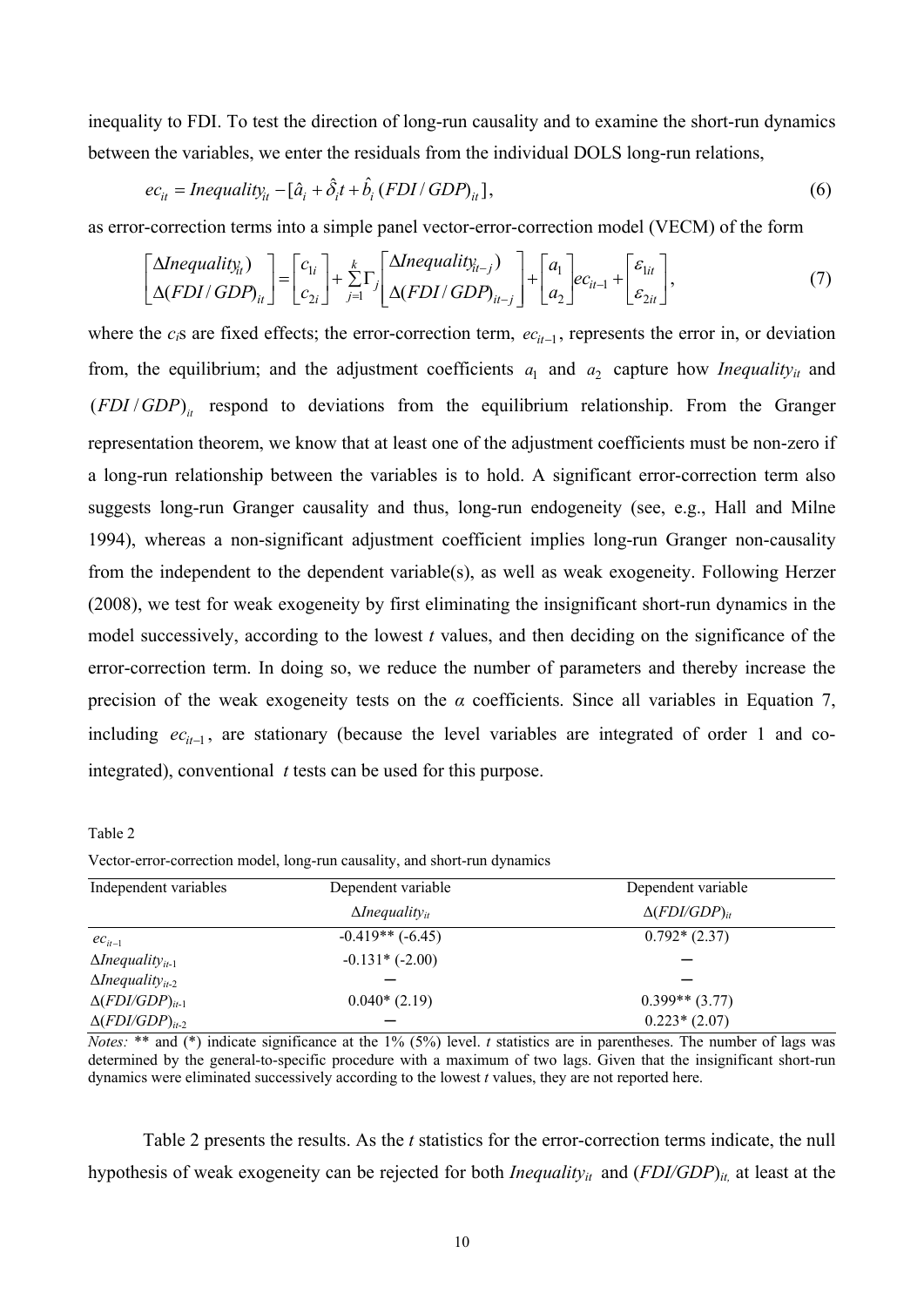5-per-cent level. Both income inequality and FDI are thus endogenous. From this it can be concluded that the statistical long-run causality is bidirectional, in turn suggesting that decreased inequality is both a consequence and a cause of increased FDI.

Another important result is that the coefficient on  $\Delta(FDI/GDP)_{it-1}$  is statistically significant and positive in the equation with  $\Delta Inequality_{it}$  as the dependent variable (Table 2, second column). This indicates that FDI has a *positive* causal effect on income inequality in the short run, while its long-run effect on income inequality is negative.

To test the robustness of this conclusion, we compute the impulse-response functions from the VECM residuals, applying a standard Choleski decomposition (with Δ*Inequality<sub>it</sub>* ordered first and  $\Delta(FDI/GDP)_{it}$  ordered last). The responses of income inequality to a one-standard-deviation innovation in FDI over a 10-year horizon are shown in Figure 2, where the dashed lines mark plus and minus two standard errors obtained through Monte Carlo simulations using 1,000 replications. The figure reveals that a one-standard-deviation innovation in FDI first produces an increase in income inequality, reaching a peak in two years. After four years, however, income inequality gradually and permanently decreases in response to a one-standard-deviation innovation in the FDIto-GDP ratio. Consequently, the impulse responses are consistent with the above finding that FDI has a positive effect on inequality in the short run, whereas the long-run effect of FDI on inequality is negative.



Figure 2. Response of inequality to FDI

## *4.4. Individual country effects*

 The results reported so far indicate that FDI has, on average, a negative long-run effect on income inequality in Europe (and vice versa). This finding for the sample as a whole does not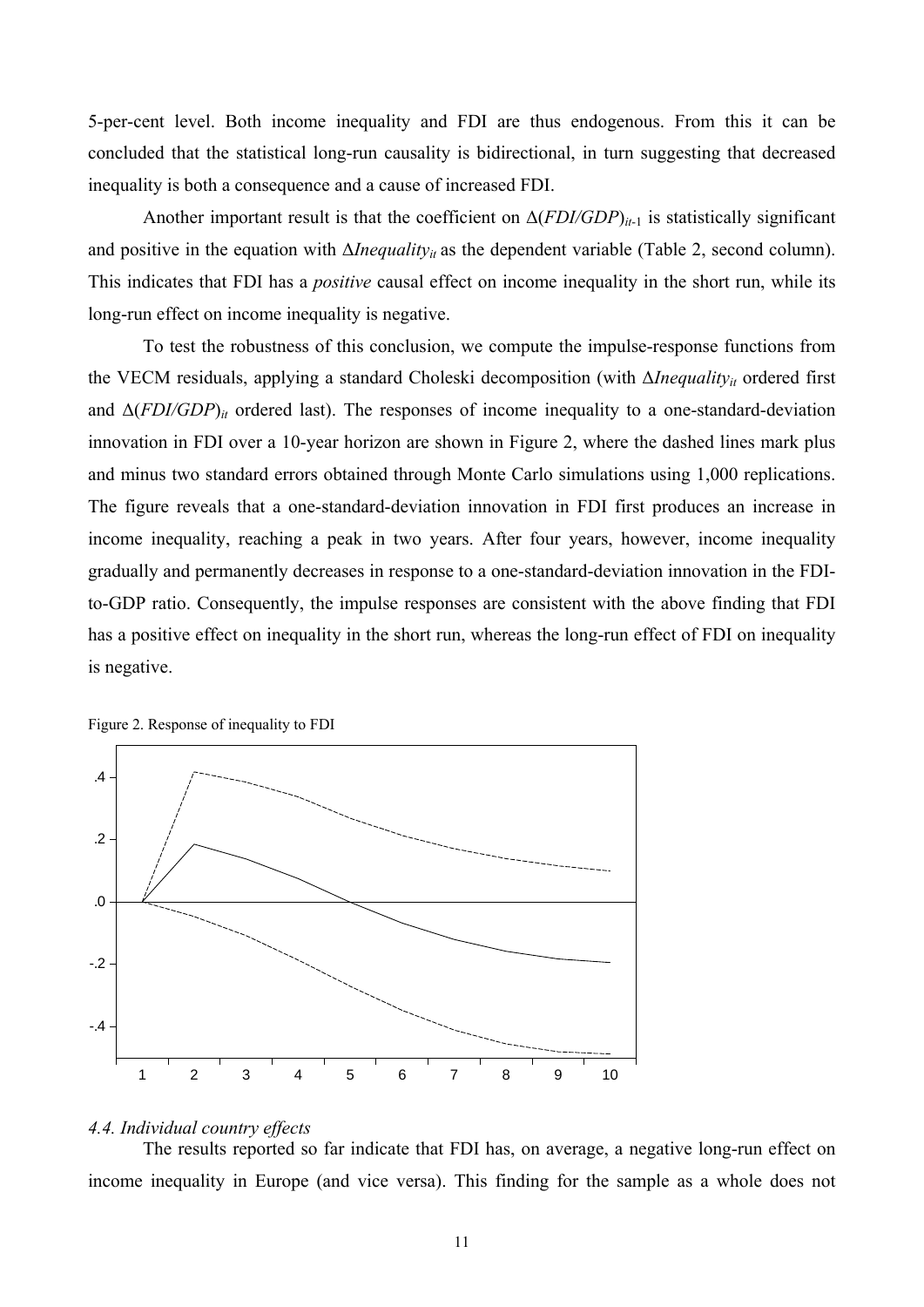necessarily imply, however, that FDI affects inequality negatively in each individual country. Table 3 (second and third columns) presents the individual DOLS country estimates of the coefficients on (*FDI/GDP*)*it*. These estimates should be interpreted with caution, given the relatively short time dimension of our data. However, several previous co-integration analyses for individual countries are based on smaller time samples (see, e.g., de Crombrugghe et al. 1997; Irvin and Izurieta 2000). More importantly, we also report the results of the Johansen (1988) maximum likelihood estimator (fourth and fifth columns) to ensure that our conclusions are robust to different estimation techniques. Note that the Johansen procedure corroborates that FDI has, on average, a negative long-run effect on income inequality.

At the same time, there appears to be considerable heterogeneity in the long-run effects of FDI on income inequality across countries. Specifically, we find that in eight countries—Finland, Germany, Italy, Malta, the Netherlands, Norway, Sweden, and the United Kingdom—an increase in FDI is associated with a decrease in income inequality, while in two cases—Ireland and Spain—an increase in FDI is associated with an increase in inequality. This heterogeneity appears to be largely in line with the reasoning in Section 2. Accordingly, countries with relatively low per-capita income, such as Ireland and Spain, are most likely to attract vertical FDI.<sup>6</sup> The prediction of North-South models, that inequality widens with FDI, should thus be relevant for these cases, in contrast to the larger part of our sample, which is characterised by higher per-capita incomes and similar factor endowments.

Table 3

 $\overline{a}$ 

|                    |                  |          | Johansen maximum-likelihood |          |
|--------------------|------------------|----------|-----------------------------|----------|
|                    | DOLS estimator   |          | estimator                   |          |
|                    | $(FDI/GDP)_{it}$ | t stat.  | $(FDI/GDP)_{it}$            | t stat.  |
| Finland            | $-0.576*$        | $-2.511$ | $-0.427**$                  | $-5.107$ |
| Germany            | $-0.351$         | $-0.677$ | $-1.616**$                  | $-4.683$ |
| Ireland            | $0.061**$        | 3.760    | $0.051**$                   | 3.345    |
| Italy              | $-0.156$         | $-0.178$ | $-1.398+$                   | $-1.900$ |
| Malta              | $-0.174**$       | $-3.041$ | $-0.011$                    | $-0.292$ |
| <b>Netherlands</b> | $-0.498**$       | $-4.137$ | $-0.362**$                  | $-4.267$ |
| Norway             | $-0.204$         | $-0.928$ | $-3.421**$                  | $-5.724$ |
| Spain              | $1.346*$         | 2.507    | $3.990**$                   | 5.248    |
| Sweden             | $-0.481**$       | $-3.867$ | $-0.298**$                  | $-8.382$ |
| United Kingdom     | $-0.287$         | $-1.387$ | $-0.111**$                  | $-7.939$ |
| Average            | $-0.132$         |          | $-0.360$                    |          |

Individual country estimates

*Notes:* \*\*, (\*), and  $[+]$  indicate significance at the  $1\%$  (5%)  $[10\%]$  level

<sup>&</sup>lt;sup>6</sup> Recall that Malta represents the third country in our sample with relatively low per-capita income. Unlike Ireland and Spain, however, Malta is not known for having attracted considerable FDI in manufacturing, where vertical FDI figures most prominently. FDI in Malta is probably concentrated in tourism.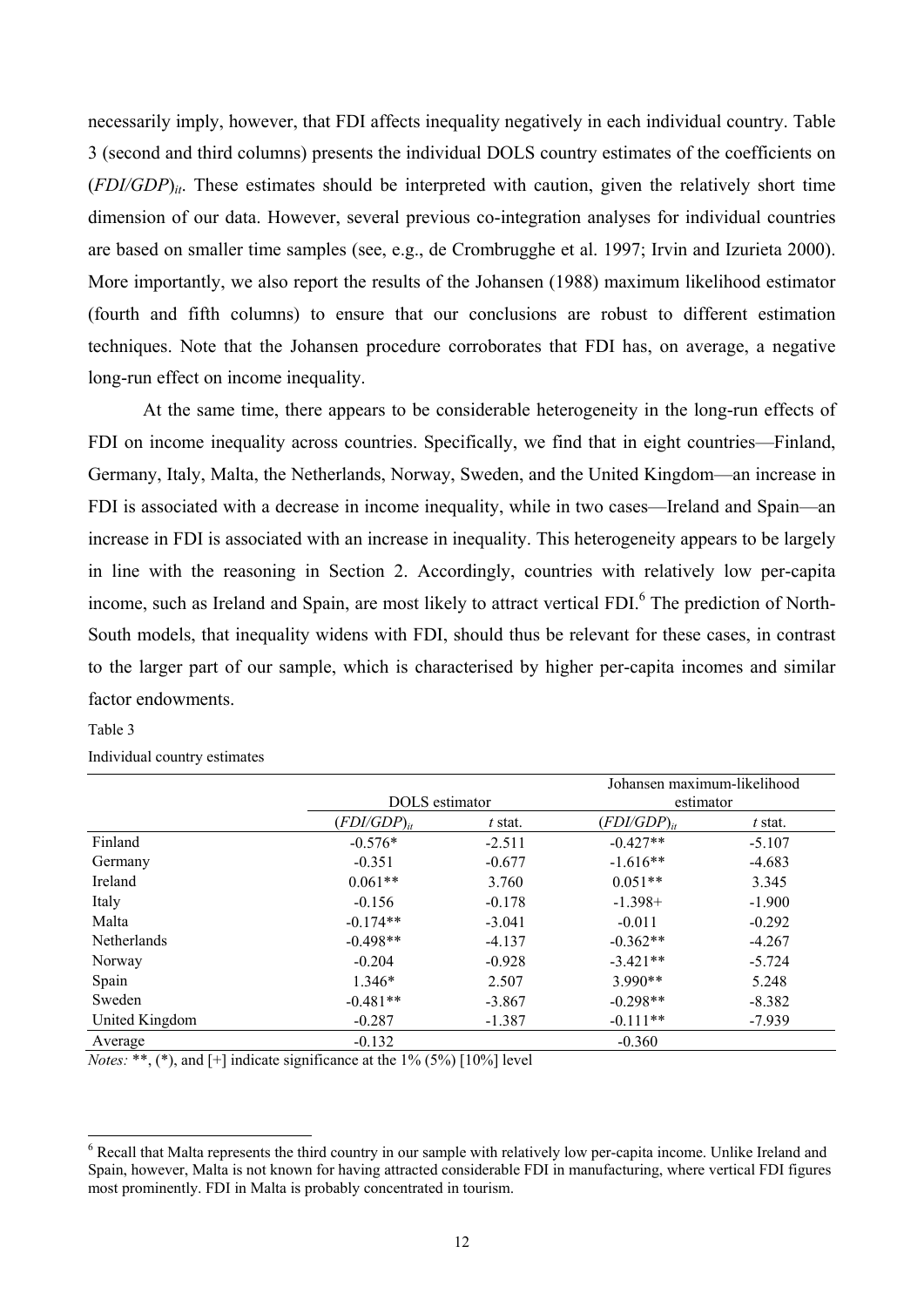## **5. Conclusion**

Trade-offs associated with FDI have contributed to waning public support of economic globalisation. Concerns are primarily about outward FDI helping firm-level competitiveness at the expense of wage pressure or unemployment of low-skilled workers. Inward FDI may involve similar distributional conflicts. This would be the case if productivity-enhancing spillovers went along with widening inequality due to shifts in the relative demand for labour towards higher skills. In Europe, possible trade-offs between average income gains and greater inequality typically rank high on the political agenda. However, strikingly different predictions can be derived from recent theoretical models, and reliable empirical evidence on the distributional effects of FDI is largely lacking. This applies to inward FDI in particular.

The present study contributes to filling this gap. We examined the macroeconomic relationship between FDI and income inequality for a sample of 10 European host countries over the period 1980 to 2000 by employing panel co-integration and causality techniques that are robust to omitted variables, slope heterogeneity, and endogenous regressors. Our results suggest that: (1) FDI has a positive short-run effect on income inequality in Europe, (2) the long-run effect of FDI on inequality, however, is negative on average, (3) long-run causality runs in both directions, suggesting that an increase in FDI reduces income inequality and that, in turn, higher inequality leads to lower FDI inflows, and (4) there are large differences in the long-run effect of FDI on income inequality, with Ireland and Spain exhibiting a positive relationship between FDI in income inequality.

On average, the European experience leads to the conclusion that policymakers competing for inward FDI need not be concerned that productivity and growth promoting access to superior technology and know-how generally deepens the divide between rich and poor segments of the workforce. Possible trade-offs typically appear to be short-lived. In the longer term, relatively few European host countries run the risk of giving rise to social conflict by attracting FDI. Yet this heterogeneity deserves to be analysed in more detail. In particular, country-specific studies may offer deeper insight into the varying effects different types of FDI may have on income inequality. Distinguishing between vertical and horizontal FDI provides one possible avenue for further research, but the distributional effects may also vary between FDI from different sources and depend on the local environment in the host country, including labour market conditions.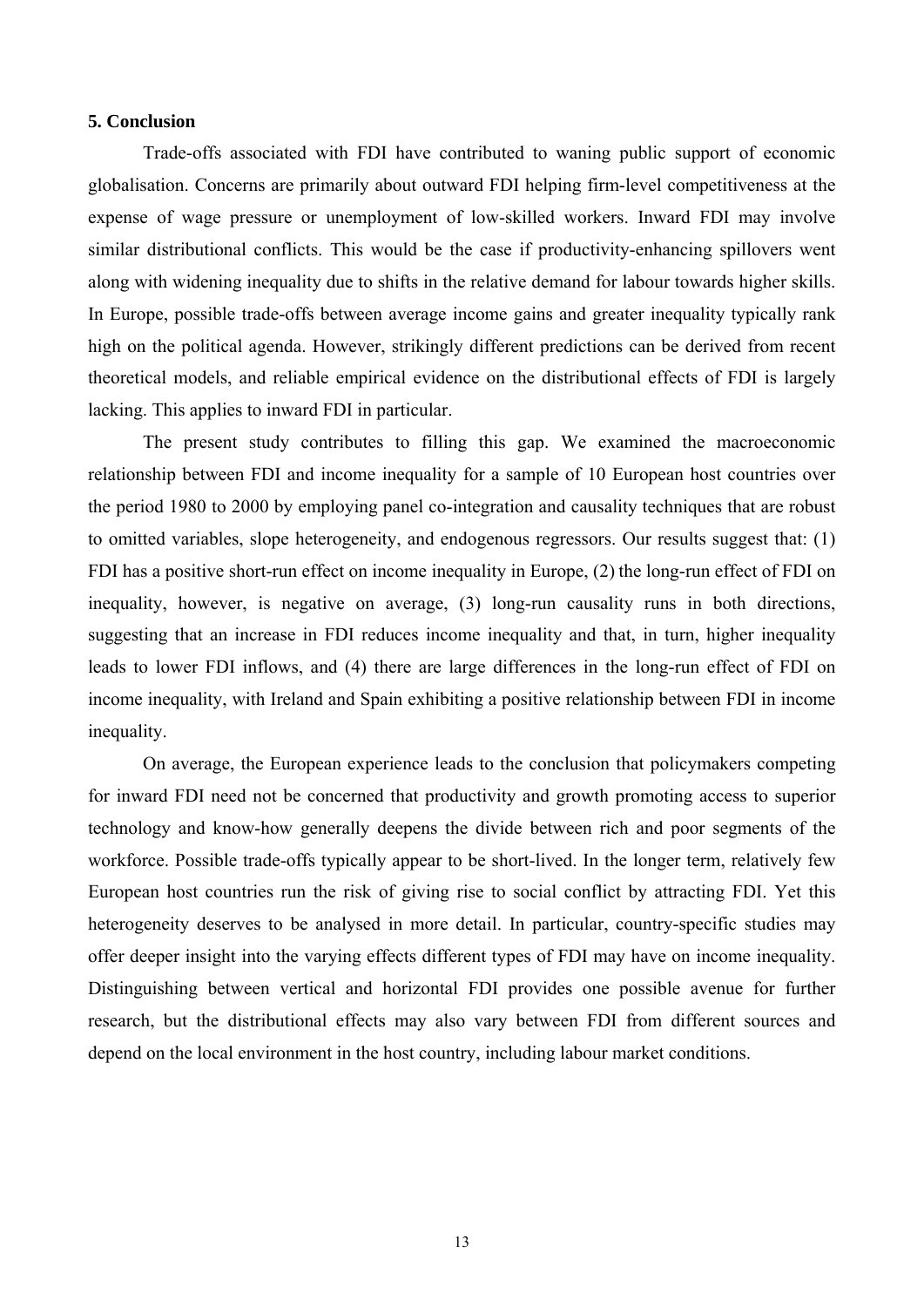#### **Appendix: Panel unit root and cointegration tests**

### *A.1. Panel unit-root tests*

To examine the time-series properties of the data, we use the between-dimension panel unit root test of Im, Pesaran, and Shin (2003) (IPS), which is based on the augmented Dickey-Fuller (ADF) regression for the *i*th cross-section unit:

$$
\Delta x_{it} = z_{it}' \gamma + \rho_i x_{it-1} + \sum_{j=1}^{p_i} \varphi_{ij} \Delta x_{it-j} + \varepsilon_{it},
$$
\n(A.1)

where  $p_i$  is the lag order and  $z_i$  represents deterministic terms, such as fixed effects or fixed effects combined with individual time trends. The IPS test tests the null hypothesis of a unit root for all *i*,  $H_0: \rho_i = 0$ , against the alternative of (trend) stationarity,  $H_1: \rho_i < 0$ ,  $i = 1, 2, ..., N_1$ ;  $\rho_i = 0$ ,  $i = N_1 + 1$ ,  $N_1 + 2$ , ..., *N*, using the standardised *t* bar or IPS statistic

$$
\Gamma_{\bar{t}} = \frac{\sqrt{N} [\bar{t}_{NT} - \mu]}{\sqrt{\nu}},
$$
\n(A.2)

where  $\bar{t}_{NT}$  is the average of the  $N = 10$  cross-sectional ADF *t* statistics, and  $\mu$  and  $\nu$  are, respectively, the mean and variance of the average of the individual *t* statistics, tabulated by Im et al. (2003).

#### Table A.1

Panel unit-root tests

| Variables                         | Deterministic terms                                                                                           | <b>IPS</b> statistics | <b>CIPS</b> statistics |
|-----------------------------------|---------------------------------------------------------------------------------------------------------------|-----------------------|------------------------|
| Levels                            |                                                                                                               |                       |                        |
| <i>Inequality</i> $_{it}$         | constant, trend                                                                                               | 0.02                  | $-2.02$                |
| $(FDI(GDP)_{it})$                 | constant, trend                                                                                               | 6.99                  | $-1.94$                |
| First differences                 |                                                                                                               |                       |                        |
| $\Delta$ Inequality <sub>it</sub> | constant                                                                                                      | $-4.82**$             | $-2.65**$              |
| $\Delta(FDI/GDP)_{it}$            | constant                                                                                                      | $-2.24*$              | $-2.41*$               |
|                                   | Matas: The number of lags was determined by the Schwarz criterion with a maximum of two lags. The relevant 1% |                       |                        |

*Notes:* The number of lags was determined by the Schwarz criterion with a maximum of two lags. The relevant 1% (5%) critical value for the CIPS statistics is -3.15 (-2.88) with an intercept and a linear trend, and -2.60 (-2.34) with an intercept. \*\* and (\*) denote significance at the 1% (5%) level.

However, the standard IPS test can lead to spurious inferences if the errors,  $\varepsilon_{it}$ , are not independent across *i*, for example, due to common shocks or spillovers between countries. Therefore, we also employ the cross-sectionally augmented IPS test proposed by Pesaran (2007). This test is designed to filter out the cross-section dependency by augmenting the ADF regression with the cross-section averages of lagged levels and first differences of the individual series. The attractive feature of this test is thus that it permits the individual countries to respond differently to the common time effects as reflected by the country-specific coefficients on the cross-section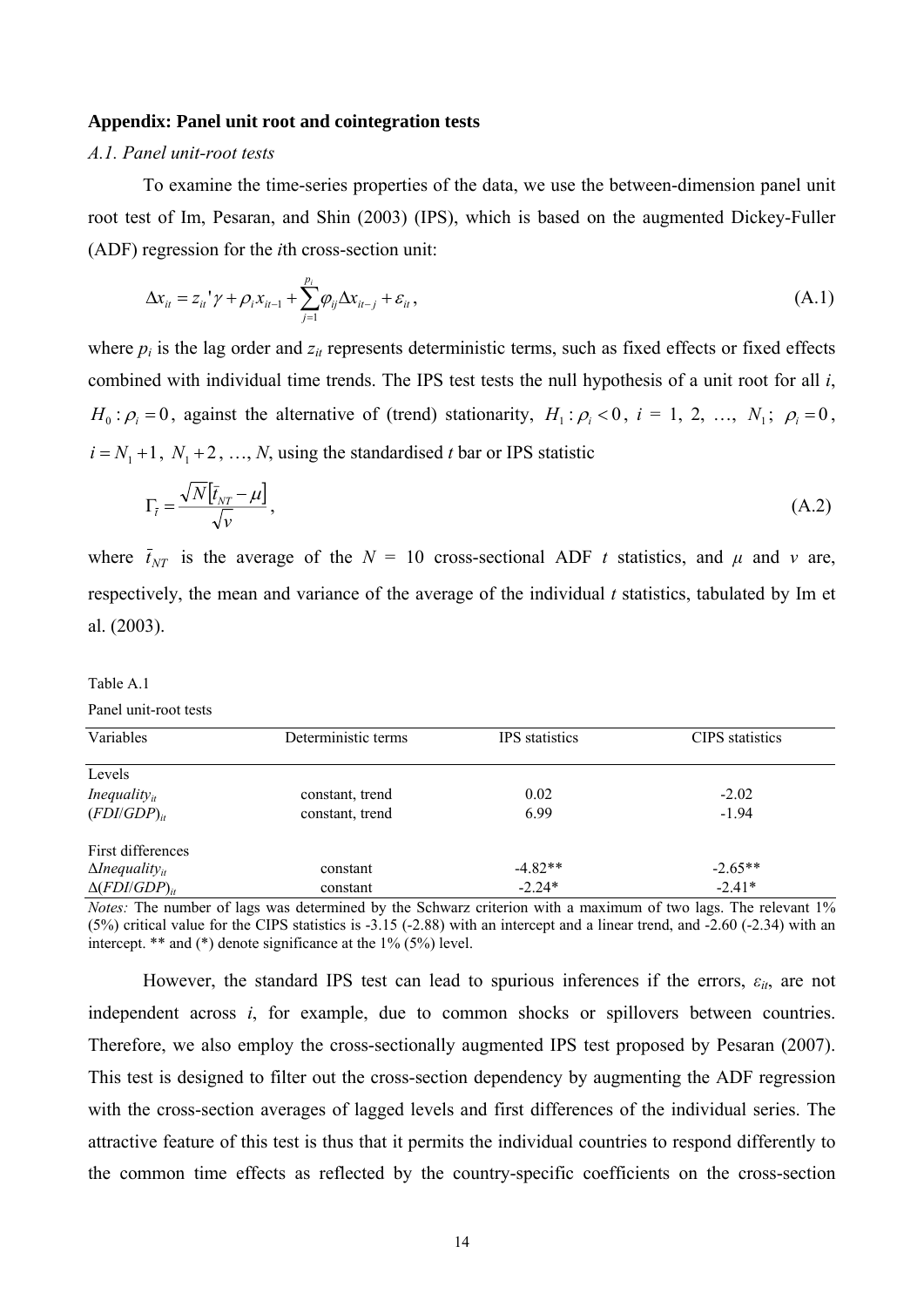averages of the variables. Accordingly, the cross-sectionally augmented ADF (CADF) regression is given by

$$
\Delta x_{it} = z_{it} \gamma + \rho_i x_{it-1} + \sum_{j=1}^{p_i} \varphi_{ij} \Delta x_{it-j} + \alpha_i \overline{x}_{t-1} + \sum_{j=0}^{p_i} \eta_{ij} \Delta \overline{x}_{t-j} + v_{it},
$$
\n(A.3)

where  $\bar{x}_t$  is the cross-section mean of  $x_{it}$ ,  $\bar{x}_t = N^{-1} \sum_{i=1}^{N} x_{it}$ . The cross-sectionally augmented IPS statistic is the simple average of the individual CADF statistics and is defined as

$$
CIPS = t - bar = N^{-1} \sum_{i=1}^{N_i} t_i , \qquad (A.4)
$$

where  $t_i$  is the OLS *t* ratio of  $\rho_i$  in Equation A.4. The corresponding critical values are given by Pesaran (2007).

The results for the variables in levels and in first differences are presented in Table A1. While neither test rejects the null hypothesis of a unit root in levels, the unit-root hypothesis is rejected for the first differences. We therefore conclude that *Inequality<sub>it</sub>* and  $(FDI/GDP)_{it}$  are integrated of order 1 (the necessary condition for co-integration in a bivariate context).

#### *A.2. Panel co-integration tests*

We use several panel co-integration tests to determine whether there is a long-run relationship between FDI and income inequality. The first is the two-step residual-based procedure suggested by Pedroni (1999, 2004), which can be intuitively described as follows. In the first step, the hypothesised co-integrating regression

*Inequality<sub>it</sub>* = 
$$
a_i + \delta_i t + b_i (FDI / GDP)_{it} + \varepsilon_{it}
$$
 (A.5)

is estimated separately for each country, thus allowing for heterogeneous co-integrating vectors. In the second step, the residuals from these regressions,  $\hat{\varepsilon}_i$ , are tested for stationarity. To test the null hypothesis of non-stationarity (or no co-integration), Pedroni proposes seven statistics. Four of these test statistics pool the autoregressive coefficients across different countries during the unitroot test and thus constrain the autoregressive parameters to be homogeneous across countries. Pedroni refers to these within-dimension-based statistics as panel co-integration statistics. The other three test statistics are based upon estimators that average the individually estimated autoregressive coefficients for each country, thus allowing the autoregressive coefficient to be heterogeneous across countries. Pedroni refers to these between-dimension statistics as group-mean panel cointegration statistics. The first of the panel co-integration statistics is a non-parametric variance ratio test. The second and the third are panel versions of the Phillips and Perron (PP) *rho* statistic and *t*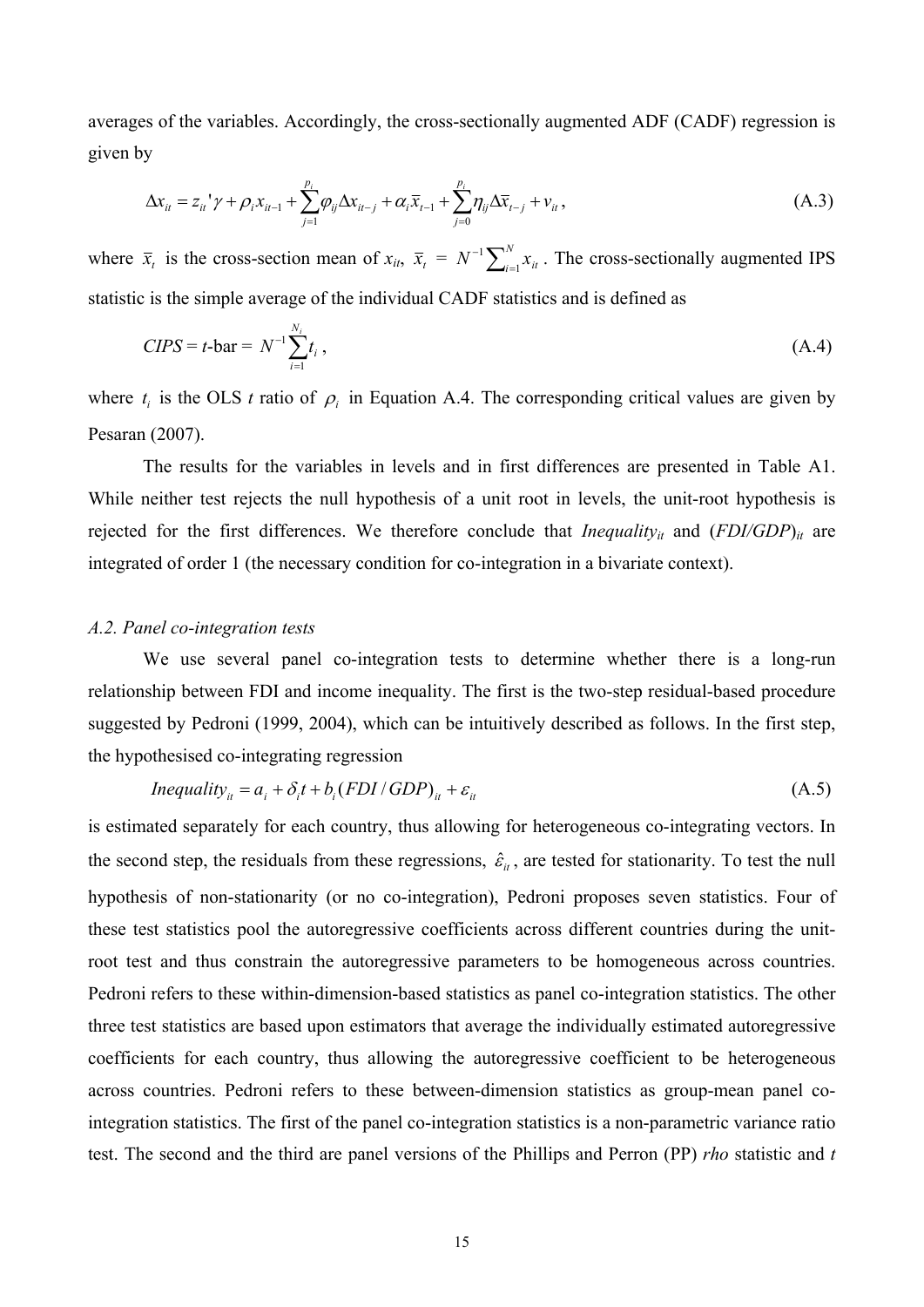statistic, respectively. The fourth statistic is a panel ADF *t* test analogous to the Levin et al. (2002) panel unit-root test. Similarly, the first of the group-mean panel co-integration statistics is analogous to the PP *rho* statistic, the second is a panel version of the PP *t* statistic, and the third is a group mean ADF *t* test analogous to the IPS (2003) panel unit-root test (described above). The standardised distributions for the panel and group statistics are given by

$$
\kappa = \frac{\varphi - \mu\sqrt{N}}{\sqrt{v}} \Rightarrow N(0, 1), \qquad (A.6)
$$

where  $\varphi$  is the respective panel or group statistic, and  $\mu$  and  $\nu$  are the expected mean and variance of the corresponding statistic, tabulated by Pedroni (1999).

A potential problem with the Pedroni approach is that it does not take into account potential error cross-sectional dependence, which could bias the results. To test for co-integration in the presence of possible cross-sectional dependence, we use the two-step procedure suggested by Holly et al. (2010). In the first step, we apply the common correlated effects (CCE) estimator of Pesaran (2006) to the static co-integrating regression. Like the cross-sectionally augmented IPS test, the CCE estimator allows for cross-sectional dependencies that potentially arise from multiple unobserved common factors and permits the individual responses to these factors to differ across countries. The cross-sectionally augmented co-integrating regression for the *i*th cross-section is given by

$$
Inequality_{it} = a_i + \delta_i t + b_i (FDI / GDP)_{it} + g_{1i} \overline{Inequality_t} + g_{2i} \overline{(FDI / GDP)_{t}} + e_{it},
$$
 (A.7)

where the cross-sectional averages  $\overline{Inequality_i} = N^{-1} \sum_{i}^{N} Inequality_{it}$  and  $\overline{(FDI/GDP)_i} =$  $N^{-1} \sum_{i}^{N} (FDI/GDP)_{ii}$  serve as proxies for the unobserved factors. In the second step, we compute the cross-sectionally augmented IPS statistic for the residuals from the individual CCE long-run relations,  $\hat{\mu} = Inequality_{it} - \hat{\delta}_i t - \hat{b}_i (FDI / GDP)_{it}$ , including an intercept. In doing so, we account for unobserved common factors that could be correlated with the observed regressors in both steps.

Residual-based (panel) co-integration tests, such as the ones just described, restrict the longrun elasticities to being equal to the short-run elasticites. If this restriction is invalid, residual-based (panel) co-integration tests may suffer from low power (see, e.g., Westerlund, 2007). Another drawback of residual-based (panel) co-integration tests is that they are generally not invariant to the normalisation of the co-integrating regression. Therefore, we also use the Larsson et al. (2001) procedure, which is based on Johansen's (1988) maximum likelihood estimation procedure. Like the Johansen time-series co-integration test, the Larsson et al. panel test treats all variables as potentially endogenous, thus avoiding the normalisation problems inherent in residual-based co-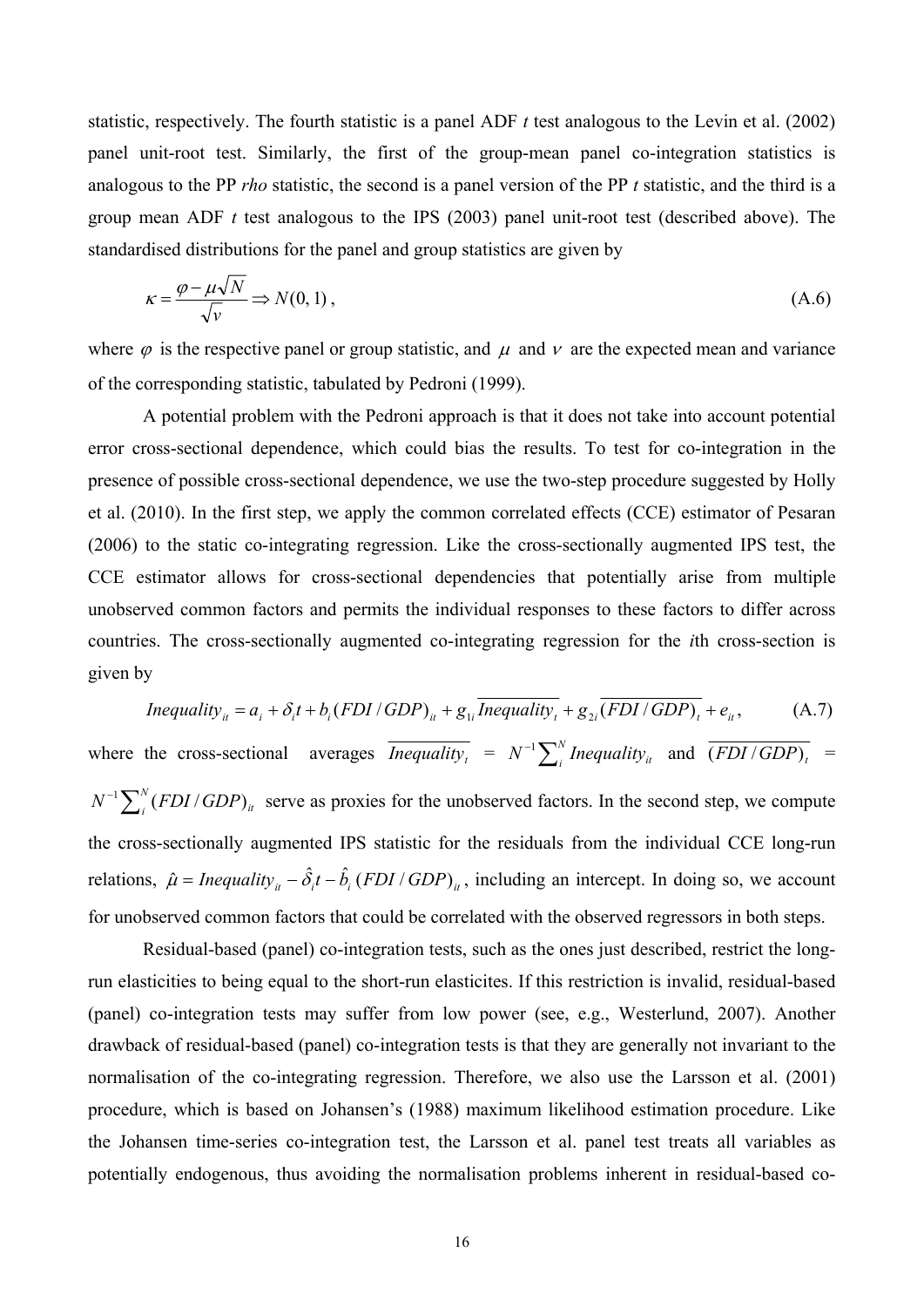integration tests. In addition, the Larsson et al. procedure allows the long-run elasticities to differ from the short-run elasticities and hence does not impose a possibly invalid common factor restriction. It involves estimating the Johansen vector-error-correction model for each country separately:

$$
\Delta y_{it} = \prod_i y_{it-1} + \sum_{i=1}^{k_i} \Gamma_{ik} \Delta y_{it-k} + z_{it} \gamma_i + \varepsilon_{it}, \qquad (A.8)
$$

where  $y_{it}$  is a  $p \times 1$  vector of endogenous variables ( $y_{it} = [Inequality_{it}, (FDI/GDP)_{it}]$ ; *p* is the number of variables), and  $\Pi_i$  is the long-run matrix of order  $p \times p$ . If  $\Pi_i$  is of reduced rank,  $r_i \leq p$ , it is possible to let  $\Pi_i = \alpha_i \beta_i$ , where  $\beta_i$  is a  $p \times r_i$  matrix, the  $r_i$  columns of which represent the co-integrating vectors, and  $\alpha_i$  is a  $p \times r_i$  matrix having p rows which represent the errorcorrection coefficients. The null hypothesis is that all of the *N* countries in the panel have a common co-integrating rank, i.e., at most *r* (possibly heterogeneous) co-integrating relationships among the *p* variables:  $H_0$ :  $rank(\Pi_i) = r_i \leq r$  for all  $i = 1, ..., N$ . The alternative hypothesis is that all the crosssections have a higher rank:  $H_1$ :*rank*( $\Pi_i$ ) = *p* for all *i* = 1, ..., *N*. To test  $H_0$  against  $H_1$ , a panel co-integration rank trace-test statistic is computed by calculating the average of the individual trace statistics,  $LR_{iT} \{H(r)|H(p)\}$ :

$$
\overline{LR}_{NT} \{H(r)|H(p)\} = \frac{1}{N} \sum_{i=1}^{N} LR_{iT} \{H(r)|H(p)\},\tag{A.9}
$$

and then standardising it as follows:

$$
\Psi_{\overline{LR}}\{H(r)|H(p)\} = \frac{\sqrt{N}\left(\overline{LR}_{NT}\{H(r)|H(p)\}-E(Z_k)\right)}{\sqrt{Var(Z_k)}} \Rightarrow N(0,1). \tag{A.10}
$$

The mean  $E(Z_k)$  and variance  $Var(Z_k)$  of the asymptotic trace statistic are tabulated by Breitung (2005) for the model (with an intercept and a trend) we use.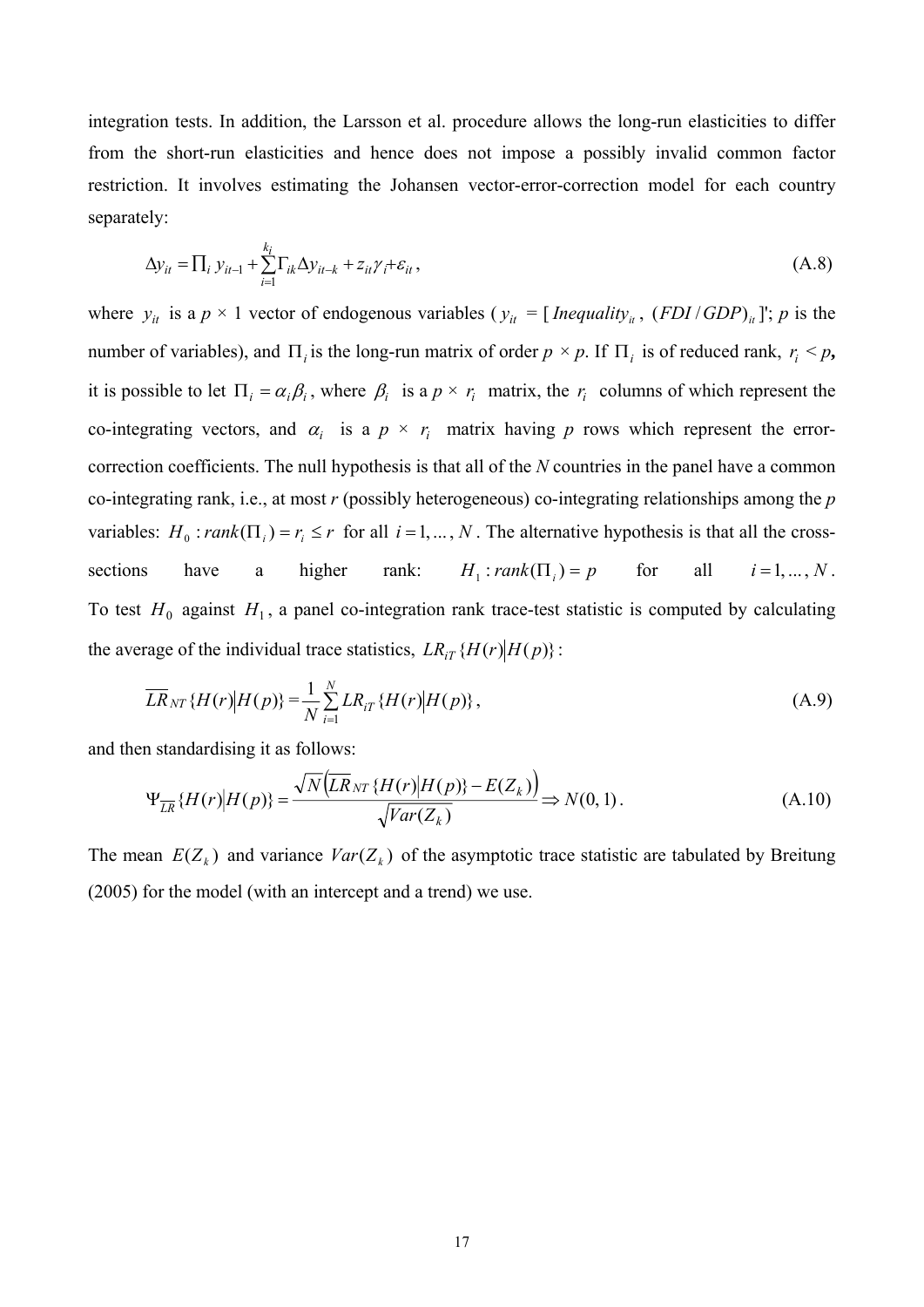Table A.2

Panel co-integration tests

| Pedroni (1999, 2004) cointegration test statistics             |                                  |           |
|----------------------------------------------------------------|----------------------------------|-----------|
| Panel <i>v</i> statistic                                       | $2.12*$                          |           |
| Panel PP <i>rho</i> statistic                                  |                                  | $-3.21**$ |
| Panel PP t statistic                                           | $-5.49**$                        |           |
| Panel ADF t statistic                                          | $-5.45**$                        |           |
| Group PP <i>rho</i> statistic                                  | $-1.26$                          |           |
| Group PP $t$ statistic                                         | $-6.07**$                        |           |
| Group ADF $t$ statistic                                        | $-6.21**$                        |           |
| CIPS statistic for the residuals of the CCE long-run relations | $-2.75**$<br>Co-integration rank |           |
|                                                                |                                  |           |
|                                                                | $r = 0$                          | $r=1$     |
| Panel trace statistics                                         | $3.58**$                         | 0.06      |
| Fisher statistics                                              | $37.40*$                         | 19.75     |

*Notes:* \*\* and (\*) indicate a rejection of the null of no co-integration at the 1% (5%) level. Under the alternative hypothesis, the panel *ν* statistic diverges to positive infinity so that the right tail of the normal distribution is used to reject the null hypothesis. The relevant 1% critical value for the CIPS statistic is -2.60. The number of lags was determined by the Schwarz criterion with a maximum of two lags. The Fisher statistic is distributed as χ 2 with 2*×N* degrees of freedom. It has a critical value of  $37.57$   $(31.41)$  at the  $1\%$   $(5\%)$  level.

In addition, we compute the Fisher statistic proposed by Madalla and Wu (1999), which is defined as

$$
\lambda = -2 \sum_{i}^{N} \log(p_i) \,, \tag{A.11}
$$

where  $p_i$  is the  $p$  value of the trace statistic for country  $i$ , calculated from the response surface estimates in MacKinnon et al. (1999). The Fisher statistic is distributed as  $\chi^2$  with  $2 \times N$  degrees of freedom.

The results of these tests are presented in Table A2. Six of the seven Pedroni statistics reject the null of no co-integration at conventional levels. Specifically, the ADF-type tests reject the null hypothesis at the 1-per-cent level. Given that these tests have been shown to have the highest power for smaller sample sizes, such as  $T = 21$  (see, e.g., Pedroni 2004), the ADF test results, in particular, provide strong evidence of co-integration. This conclusion is supported by the CIPS, the panel trace, and the Fisher statistics, which show that *Inequality* and  $(FDI/GDP)$  are co-integrated (or exhibit a single co-integrating vector).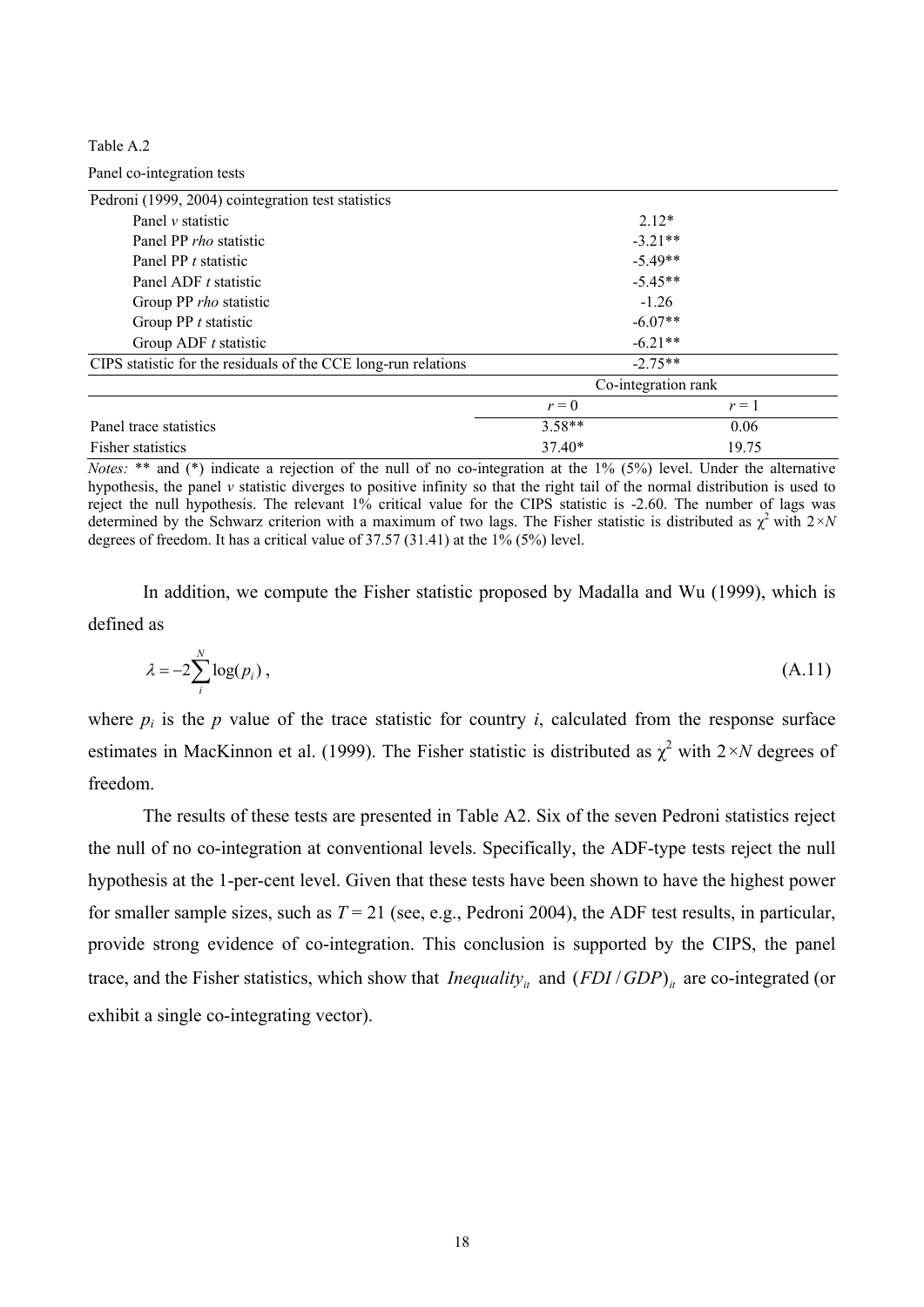#### **References**

Aghion, P., and P. Howitt. *Endogenous Growth Theory.* Cambridge, MA: MIT Press, 1998.

- Aitken, B., A. Harrison and R.E. Lipsey. "Wages and Foreign Ownership: A Comparative Study of Mexico, Venezuela, and the United States." *Journal of International Economics*, 40, 1996, 345–371.
- Basu, P., and A. Guariglia. "Foreign Direct Investment, Inequality, and Growth." *Journal of Macroeconomics*, 29, 2007, 824–839.
- Blonigen, B.A., and M.J. Slaughter. "Foreign-Affiliate Activity and U.S. Skill Upgrading." *Review of Economics and Statistics*, 83, 2001, 362–376.
- Breitung, J. "A Parametric Approach to the Estimation of Cointegration Vectors in Panel Data." *Econometric Reviews*, 24, 2005, 151–173.
- Chintrakarn, P., D. Herzer and P. Nunnenkamp. "FDI and Income Inequality: Evidence from a Panel of US States." Forthcoming in *Economic Inquiry*, 2011.
- Choi, C. "Does Foreign Direct Investment Affect Domestic Income Inequality?" *Applied Economics Letters*, 13, 2006, 811–814.
- de Crombrugghe, D., F.-C. Palm and J.-P. Urbain. "Statistical Demand Functions for Food in the USA and the Netherlands." *Journal of Applied Econometrics*, 12, 1997, 615–637.
- Feenstra, R.C., and G.H. Hanson. "Foreign Direct Investment and Relative Wages: Evidence from Mexico's Maquiladoras." *Journal of International Economics*, 42, 1997, 371–393.
- Figini, P., and H. Görg. "Multinational Companies and Wage Inequality in the Host Country: The Case of Ireland." *Review of World Economics (Weltwirtschaftliches Archiv)*, 135, 1999, 594–612.
- Figini, P., and H. Görg. "Does Foreign Direct Investment Affect Wage Inequality? An Empirical Investigation." Institute for the Study of Labor (IZA), Discussion Paper 2336. Bonn, 2006.
- Galbraith, J.K. "Inequality, Unemployment and Growth: New Measures for Old Controversies." *Journal of Economic Inequality*, 7, 2009, 189–206.
- Geishecker, I., H. Görg and S. Maioli. "The Labour Market Impact of International Outsourcing." In: D. Greenaway (ed.), *Globalization and Labour Market Adjustment.* Basingstoke: Palgrave Macmillan, 2008, 152-173.
- Gopinath, M., and W. Chen. "Foreign Direct Investment and Wages: A Cross-Country Analysis." *Journal of International Trade and Economic Development*, 12, 2003, 285–309.
- Guest, R., and R. Swift. "Fertility, Income Inequality, and Labor Productivity." *Oxford Economic Papers*, 60, 2008, 97–618.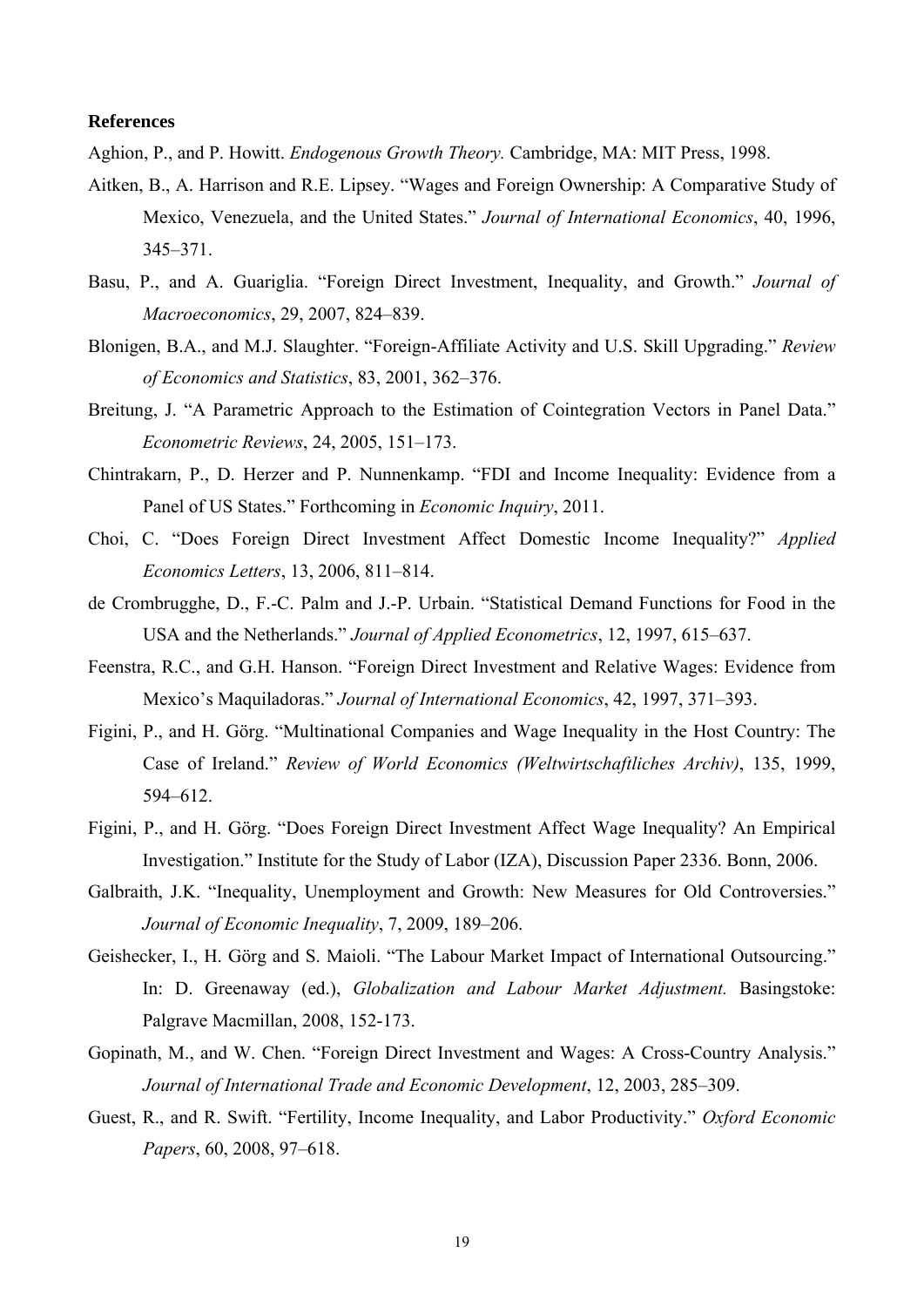- Hall, S.G., and A. Milne. "The Relevance of P-Star Analysis to UK Monetary Policy." *Economic Journal*, 104, 1994, 597–604.
- Hanson, G.H. "What Has Happened to Wages in Mexico since NAFTA?" Implications for Hemispheric Free Trade. National Bureau of Economic Research, NBER Working Paper 9563. Cambridge, MA, 2003.
- Herzer, D. "The Long-Run Relationship between Outward FDI and Domestic Output: Evidence from Panel Data." *Economics Letters*, 100, 2008, 146–149.
- Holly, S., M.H. Pesaran and T. Yamagata. "A Spatio-Temporal Model of House Prices in the USA." *Journal of Econometrics*, 158, 2010, 160–173.
- Im, K.S., M.H. Pesaran and Y. Shin. "Testing for Unit Roots in Heterogeneous Panels." *Journal of Econometrics*, 115, 2003, 53–74.
- Irvin, G., and A. Izurieta. "Will the Growing Trade Gap Sink Viet Nam? Some Exploratory Econometrics." *Journal of International Development*, 12, 2000, 169–186.
- Johansen, S. "Statistical Analysis of Cointegrating Vectors." *Journal of Economic Dynamics and Control*, 12, 1988, 231–254.
- Jones, C. "Time Series Tests of Endogenous Growth Models." *Quarterly Journal of Economics*, 110, 1995, 495–525.
- Larsson, R., J. Lyhagen and M. Löthegren. "Likelihood-Based Cointegration Tests in Heterogeneous Panels." *Econometrics Journal*, 4, 2001, 109–142.
- Levin, A., C.-F. Lin and C.-S.J. Chu. "Unit Root Tests in Panel Data: Asymptotic and Finite-Sample Properties." *Journal of Econometrics*, 108, 2002, 1–24.
- Lindert, P.H., and J.G. Williamson. "Does Globalization Make the World More Unequal?" National Bureau of Economic Research, NBER Working Paper 8228. Cambridge, MA, 2001.
- Lipsey, R.E., and F. Sjöholm. "Foreign Direct Investment, Education and Wages in Indonesian Manufacturing." *Journal of Development Economics*, 73, 2004, 415–422.
- MacKinnon, J.G., A.A. Haug and L. Michelis. "Numerical Distribution Functions of Likelihood Ratio Tests for Cointegration." *Journal of Applied Econometrics*, 14, 1999, 563–577.
- Madalla, G.S., and S. Wu. "A Comparative Study of Unit Root Tests with Panel Data and a New Simple Test." *Oxford Bulletin of Economics and Statistics*, 61, 1999, 631–652.
- Mah, J.S. "The Impact of Globalization on Income Distribution: The Korean Experience." *Applied Economics Letters*, 9, 2002, 1007–1009.
- Markusen, J.R. "The Boundaries of Multinational Enterprises and the Theory of International Trade." *Journal of Economic Perspectives*, 9, 1995, 169–189.